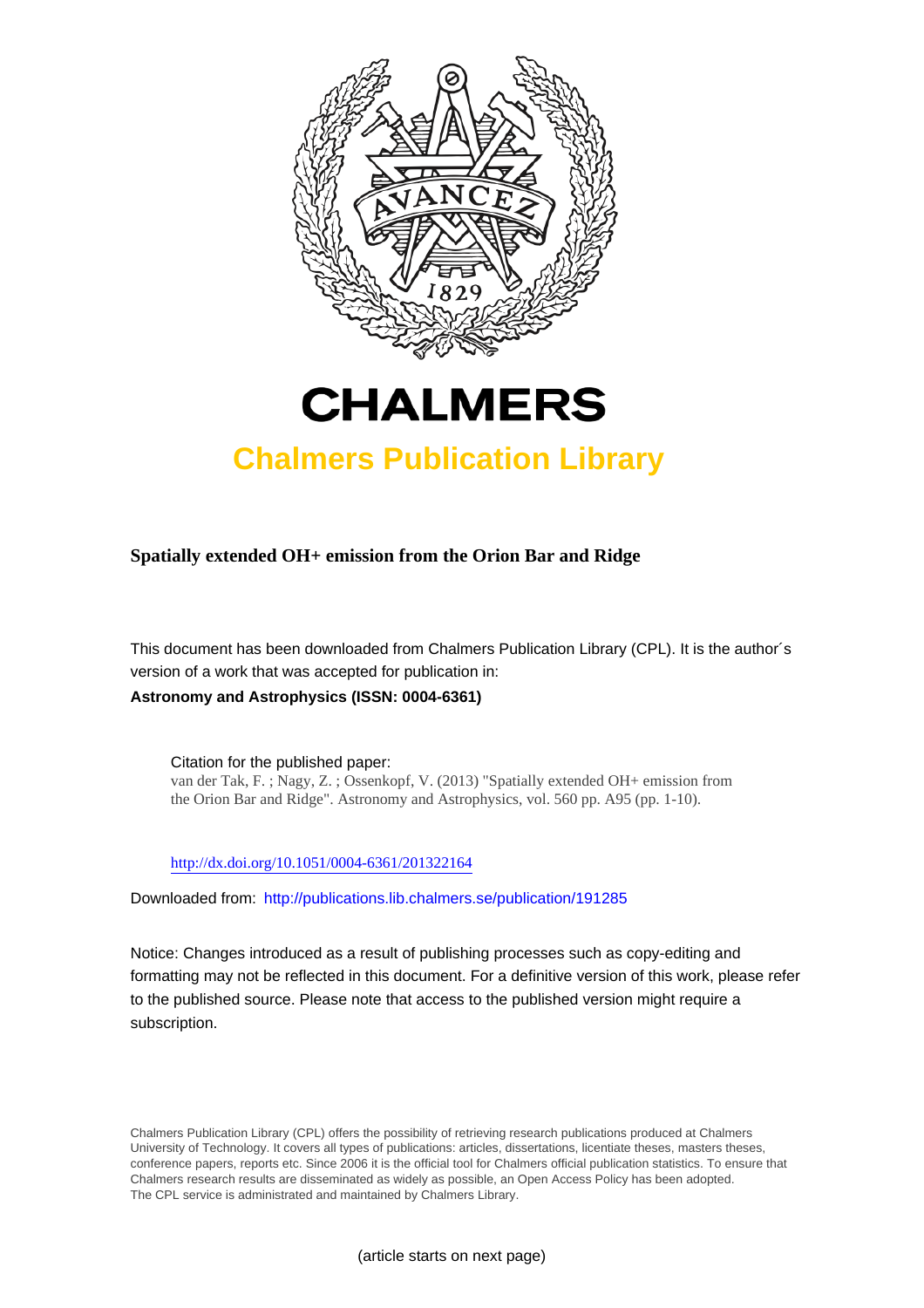## **Spatially extended OH<sup>+</sup> emission from the Orion Bar and Ridge<sup>\*</sup>**

F. F. S. van der Tak<sup>1,2</sup>, Z. Nagy<sup>2,1</sup>, V. Ossenkopf<sup>3</sup>, Z. Makai<sup>3</sup>, J. H. Black<sup>4</sup>, A. Faure<sup>5</sup>, M. Gerin<sup>6</sup>, and E. A. Bergin<sup>7</sup>

<sup>1</sup> SRON Netherlands Institute for Space Research, Landleven 12, 9747 AD Groningen, The Netherlands e-mail: vdtak@sron.nl

 $^2$ Kapteyn Astronomical Institute, University of Groningen, The Netherlands  $^3$  I. Physikalisches Institut, Universität zu Köln, Germany  $^4$  Chalmers University of Technology, Onsala Space Observatory, Sweden  $^5$  UJF

- <sup>6</sup> LERMA, CNRS, Observatoire de Paris and ENS, France
- <sup>7</sup> Department of Astronomy, University of Michigan, USA

Received 28 June 2013 / Accepted 6 November 2013

#### **ABSTRACT**

Context. The reactive  $H_nO^+$  ions ( $OH^+$ ,  $H_2O^+$  and  $H_3O^+$ ) are widespread in the interstellar medium and act as precursors to the H<sub>2</sub>O molecule. While H<sub>n</sub>O<sup>+</sup> absorption is seen on many Galactic lines of sight, active galactic nuclei often show the lines in emission. Aims. This paper shows the first example of a Galactic source of H<sub>n</sub>O<sup>+</sup> line emission: the Orion Bar, a bright nearby photon-dominated region (PDR).

Methods. We present line profiles and maps of OH<sup>+</sup> line emission toward the Orion Bar, and upper limits to  $H_2O^+$  and  $H_3O^+$  lines. We analyze these HIFI data with non-local thermodynamic equilibrium radiative transfer and PDR chemical models, using newly calculated inelastic collision data for the e-OH<sup>+</sup> system.

Results. Line emission is detected over ∼1 (0.12 pc), tracing the Bar itself as well as a perpendicular feature identified as the southern tip of the Orion Ridge, which borders the Orion Nebula on its western side. The line width of ≈4 km s<sup>−</sup><sup>1</sup> suggests an origin of the OH<sup>+</sup> emission close to the PDR surface, at a depth of *AV* <sup>∼</sup> <sup>0</sup>.3–0.5 into the cloud where most hydrogen is in atomic form. Steadystate collisional and radiative excitation models for OH<sup>+</sup> require unrealistically high column densities to match the observed line intensity, indicating that the formation of  $OH<sup>+</sup>$  in the Bar is rapid enough to influence its excitation. Our best-fit  $OH<sup>+</sup>$  column density of <sup>∼</sup>1.<sup>0</sup> <sup>×</sup> <sup>1014</sup> cm<sup>−</sup><sup>2</sup> is similar to that in previous absorption line studies, while our limits on the ratios of OH+/H2O<sup>+</sup> (>∼40) and OH<sup>+</sup>/H<sub>3</sub>O<sup>+</sup> (≥15) are somewhat higher than seen before.

Conclusions. The column density of  $OH<sup>+</sup>$  is consistent with estimates from a thermo-chemical model for parameters applicable to the Orion Bar, given the current uncertainties in the local gas pressure and the spectral shape of the ionizing radiation field. The unusually high  $OH<sup>+</sup>/H<sub>2</sub>O<sup>+</sup>$  and  $OH<sup>+</sup>/H<sub>3</sub>O<sup>+</sup>$  ratios are probably due to the high UV radiation field and electron density in this object. In the Bar, photodissociation and electron recombination are more effective destroyers of OH<sup>+</sup> than the reaction with  $H_2$ , which limits the production of  $H_2O^+$ . The appearance of the OH<sup>+</sup> lines in emission is the result of the high density of electrons and H atoms in the Orion Bar, since for these species, inelastic collisions with OH<sup>+</sup> are faster than reactive ones. In addition, chemical pumping, far-infrared pumping by local dust, and near-UV pumping by Trapezium starlight contribute to the OH<sup>+</sup> excitation. Similar conditions may apply to extragalactic nuclei where  $H_nO^+$  lines are seen in emission.

**Key words.** ISM: molecules – astrochemistry

## **1. Introduction**

Although interstellar clouds have ionization fractions of only 10<sup>−</sup>4–10<sup>−</sup>8, ionic species are very useful to probe physical conditions in such clouds [\(Larsson et al. 2012](#page-9-0)[\).](http://adsabs.harvard.edu/abs/2012RPPh...75f6901L) In diffuse clouds  $(A_V < 1)$ , the main ion source is UV photoionization of carbon, while in dense clouds  $(A_V > 1)$ , cosmic-ray ionization of hydrogen is the dominant ionization mechanism [\(Bergin & Tafalla](#page-9-1) [2007](#page-9-1)[\).](http://adsabs.harvard.edu/abs/2007ARA&A..45..339B) Proton transfer reactions of interstellar  $H_3^+$  with abundant species such as CO and  $N_2$  lead to HCO<sup>+</sup> and  $N_2H^+$ , which are widely observed in the interstellar medium. Such stable ionic species are useful as tracers of the interaction of interstellar gas with magnetic fields (Houde et al. [2004](#page-9-2)[;](http://adsabs.harvard.edu/abs/2004ApJ...604..717H) Schmid-Burgk et al.  $2004$ [\)](http://adsabs.harvard.edu/abs/2004A&A...419..949S), whereas ions which react rapidly with  $H<sub>2</sub>$  trace other parameters such as the gas density and the ionization rate.

At temperatures  $\leq 250$  K, the formation of interstellar H<sub>2</sub>O in the gas phase proceeds through a series of ion-molecule reactions. After charge transfer of  $H^+$  or  $H^+$  to O, repeated reactions of  $O^+$  with  $H_2$  produce  $OH^+$ ,  $H_2O^+$ , and finally  $H_3O^+$ , which upon dissociative recombination with a free electron produces H<sub>2</sub>O. The OH<sup>+</sup> and H<sub>2</sub>O<sup>+</sup> ions are well known from the spectra of comets where they appear as photodissociation prod-ucts of H<sub>2</sub>O [\(Swings & Page 1950](#page-10-1); [Herzberg & Lew 197](#page-9-3)[4\).](http://adsabs.harvard.edu/abs/1950ApJ...111..530S,1974A&A....31..123H) In the interstellar medium,  $H_2O$  and  $H_3O^+$  have been known for decades [\(Phillips et al. 199](#page-10-2)[2\),](http://adsabs.harvard.edu/abs/1992ApJ...399..533P) but observation of the intermediate products  $OH<sup>+</sup>$  and  $H<sub>2</sub>O<sup>+</sup>$  had to await the launch of ESA's *Herschel* Space Observatory [\(Pilbratt et al. 201](#page-10-3)[0\).](http://adsabs.harvard.edu/abs/2010A&A...518L...1P) Strong absorption in rotational lines of interstellar  $OH^+$  and  $H_2O^+$  is seen with *Herschel* on many lines of sight in our Galaxy (Gerin et al. [2010](#page-9-4)[;](http://adsabs.harvard.edu/abs/2010A&A...518L.110G) Ossenkopf et al. [2010](#page-10-4)[\)](http://adsabs.harvard.edu/abs/2010A&A...518L.111O) and even some beyond [\(Weiß et al.](#page-10-5)  $2010$ [\).](http://adsabs.harvard.edu/abs/2010A&A...521L...1W) In addition, electronic absorption lines of OH<sup>+</sup> have been reported in sensitive near-UV spectra of several diffuse interstellar clouds [\(Krełowski et al. 2010](#page-9-5)[\).](http://adsabs.harvard.edu/abs/2010ApJ...719L..20K)

<sup>-</sup> *Herschel* is an ESA space observatory with science instruments provided by European-led Principal Investigator consortia and with important participation from NASA.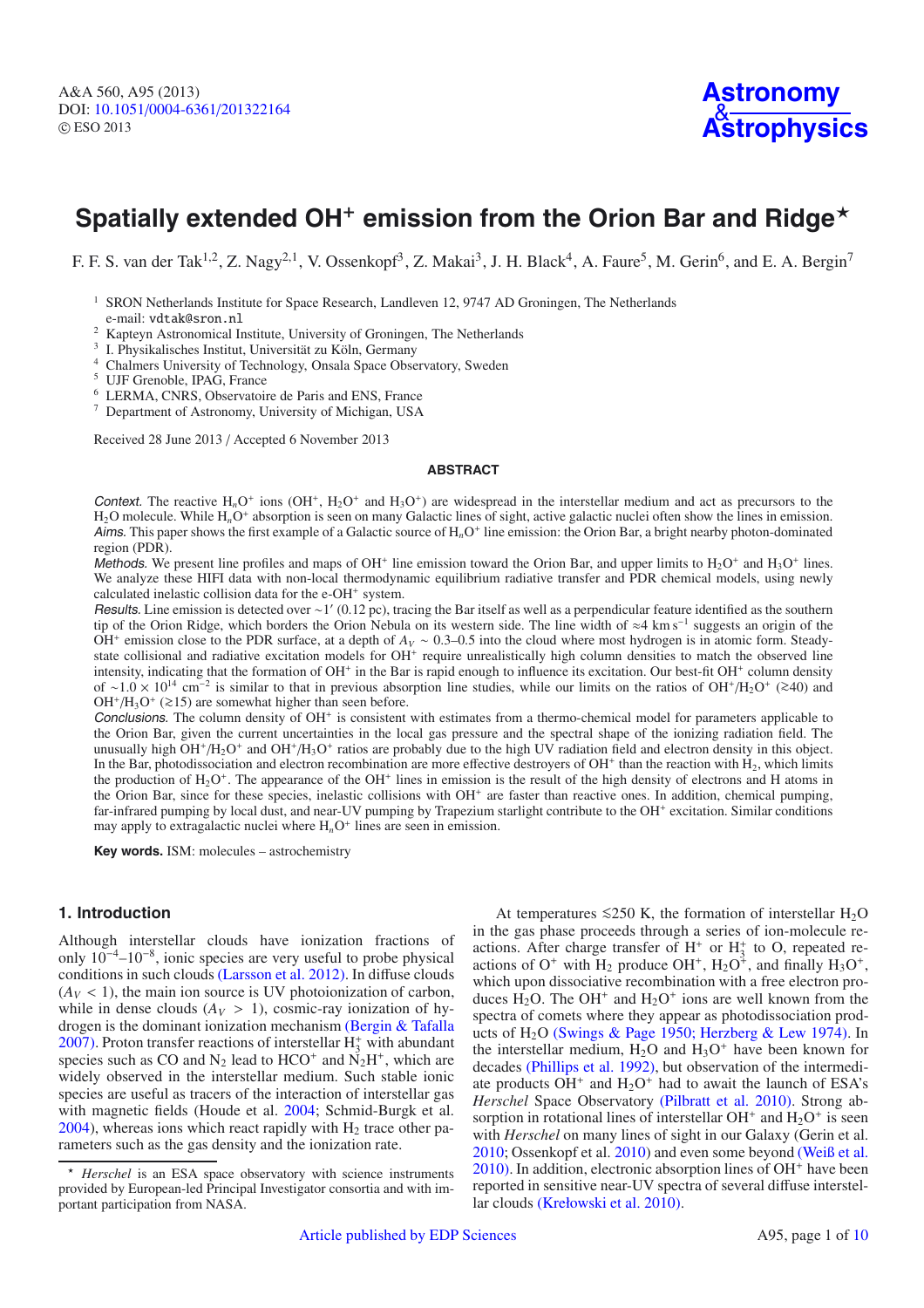The *Herschel* data, as well as the single OH<sup>+</sup> line observed from the ground toward the Galactic Center source SgrB2 [\(Wyrowski et al. 2010](#page-10-7)[\),](http://adsabs.harvard.edu/abs/2010A&A...518A..26W) imply large column densities of OH<sup>+</sup> and  $H_2O^+$ . The hydrogen in the absorbing clouds thus cannot be purely in atomic form, because no  $OH^+$  and  $H_2O^+$  would be produced, nor in purely molecular form, because all  $OH<sup>+</sup>$  and  $H<sub>2</sub>O<sup>+</sup>$ would react into  $H_3O^+$  and  $H_2O$ . Using models of UV-irradiated interstellar clouds (PDRs), the observed abundances of  $OH<sup>+</sup>$  and  $H<sub>2</sub>O<sup>+</sup>$  can be used to infer the relative fractions of hydrogen in atomic and molecular forms [\(Neufeld et al. 201](#page-10-8)[0\),](http://adsabs.harvard.edu/abs/2010A&A...521L..10N) which itself traces the ionization rates of the clouds [\(Hollenbach et al. 2012](#page-9-6)[\).](http://adsabs.harvard.edu/abs/2012ApJ...754..105H)

While the interpretation of interstellar  $H<sub>n</sub>O<sup>+</sup>$  absorption is reasonably well understood, lines of  $OH<sup>+</sup>$  and  $H<sub>2</sub>O<sup>+</sup>$  have also been observed in emission from the nuclei of several active galaxies, most famously Mrk 231 [\(Van der Werf et al. 2010](#page-10-9)[\).](http://adsabs.harvard.edu/abs/2010A&A...518L..42V) The large dipole moments and small reduced masses of the  $H_nO^+$  ions imply high line frequencies and large radiative decay rates, so that collisional excitation of their rotational levels requires extremely high densities and line emission is not expected to be observable. Understanding this phenomenon benefits from finding a Galactic source of  $H_nO^+$  line emission, which can be studied in more detail than extragalactic nuclei.

This paper presents the first observation of  $OH<sup>+</sup>$  line emission toward a source within our Galaxy: the Orion Bar. Due to its brightness and nearly edge-on geometry, this PDR is wellsuited to observe physical and chemical changes in the gas as a function of depth into the cloud, as the intensity of UV irradiation by the Trapezium stars decreases (e.g., [Van der Wiel et al.](#page-10-10) [2009](#page-10-10)[\).](http://adsabs.harvard.edu/abs/2009A&A...498..161V) The Orion Bar is also notable as the only known Galactic source of interstellar HF line emission [\(Van der Tak et al. 2012](#page-10-11)[\).](http://adsabs.harvard.edu/abs/2012A&A...537L..10V) In this case, the proximity of this region (420 pc: Menten et al. [2007](#page-10-12)[;](http://adsabs.harvard.edu/abs/2007A&A...474..515M) Hirota et al.  $2007$  $2007$ ) allows us to resolve the  $H<sub>n</sub>O<sup>+</sup>$  line emission both spatially and spectrally. We use non-local thermodynamic equilibrium (non-LTE) radiative transfer models and PDR thermo-chemical models to interpret our results.

## **2. Observations**

The CO<sup>+</sup> peak  $(\alpha_{J2000} = 05^{\text{h}}35^{\text{m}}20.6^{\text{s}}, \delta_{J2000} = -05^{\circ}25'14'')$ <br>in the Orion Bar (Störzer et al. 1995) has been observed as a in the Orion Bar [\(Störzer et al. 199](#page-10-13)[5\)](http://adsabs.harvard.edu/abs/1995A&A...296L...9S) has been observed as a spectral scan over the full HIFI range as part of the HEXOS (*Herschel* observations of EXtra-Ordinary Sources) guaranteedtime key program [\(Bergin et al. 201](#page-9-8)[0\)](http://adsabs.harvard.edu/abs/2010A&A...521L..20B) using the HIFI instrument [\(De Graauw et al. 2010](#page-9-9)[\)](http://adsabs.harvard.edu/abs/2010A&A...518L...6D) of the *Herschel* Space Observatory [\(Pilbratt et al. 2010](#page-10-3)[\).](http://adsabs.harvard.edu/abs/2010A&A...518L...1P) This paper uses data from HIFI bands 1b  $(H_2O^+ 1_{10}-1_{01})$ , 3b  $(OH^+ 1_0-0_1)$ , 4a  $(OH^+ 1_2-0_1$  and  $1_1-0_1)$ , 5a  $(H_2O^+1_{11}-0_{00})$ , and 6b  $(H_3O^+1_1^-\text{-}1_1^+)$ . These observations were carried out in 2011 March and April in load chop mode with a redundancy of 4, except that frequency switching was used in band 5. On-source integration times are  $\approx$  50 s for most spectra except OH<sup>+</sup>  $1_0$ -0<sub>1</sub> (20 s) and H<sub>2</sub>O<sup>+</sup>  $1_{11}$ -0<sub>00</sub> (190 s). The ObsIDs of the spectra, without the leading 1342, are 215 923 for Band 1b, 216 380 for Band 3b, 218 628 for Band 4a, 194 666 for Band 5a and 218 426 for Band 6b.

<span id="page-2-1"></span>Table [1](#page-2-0) lists the frequencies of the lines as well as other spectroscopic parameters, which have been taken from the CDMS database (Müller et al.  $2001$  $2001$ )<sup>1</sup>. The size of the telescope beam for these observations is 19–23″ FWHM, corresponding to 9000 AU or 0.04 pc, except for the  $H_2O^+$  1<sub>10</sub>–1<sub>01</sub> line where it is 35", and for the  $H_3O^+$  1<sup>-1+</sup> line where it is 15". The WBS (Wide-Band Spectrometer) was used as backend, covering 4 GHz bandwidth in four 1140 MHz subbands at 1.1 MHz

<span id="page-2-2"></span><span id="page-2-0"></span>**Table 1.** Observed lines.

|            | Molecule/Transition                      | Frequency<br><b>GHz</b> | $E_{\rm up}$<br>K | $A_{\rm ul}$<br>$s^{-1}$ |
|------------|------------------------------------------|-------------------------|-------------------|--------------------------|
| $OH+$      | $1_0 - 0_1 F = 1/2 - 3/2$                | 909.159                 | 43.6              | 0.011                    |
| $OH+$      | $1, -0$ , $F = 5/2 - 3/2^a$              | 971.804                 | 46.7              | 0.033                    |
| $OH+$      | $1_1 - 0_1$ $F = 3/2 - 3/2$              | 1033.119                | 49.6              | 0.018                    |
| $p-H_2O^+$ | $1_{10} - 1_{01}$                        | 607.227                 | 59.2              | 0.006                    |
| $O-H2O+$   | $1_{11} - 0_{00}$                        | 1115.186                | 53.6              | 0.027                    |
| $H_3O^+$   | $0^{-}_{0}$ -1 <sup>+</sup> <sub>0</sub> | 984.709                 | 54.7              | 0.023                    |
| $H_3O^+$   | $1 - 1$ ;                                | 1655.831                | 79.5              | 0.055                    |

**Notes.** The strongest hyperfine component is listed, unless otherwise noted. <sup>(*a*)</sup> Blend with the  $F = 3/2 - 1/2$  hyperfine component. The frequency and  $E_{\text{up}}$  are averages, while the  $A_{\text{ul}}$  is the sum.

**Table 2.** Line parameters measured from the HIFI spectra.

| Line                                      | $\int T_A^* \Delta V$ | $V_{\rm LSR}$ | ΛV          | rms |
|-------------------------------------------|-----------------------|---------------|-------------|-----|
|                                           | $K \text{ km s}^{-1}$ | $km s^{-1}$   | $km s^{-1}$ | mK  |
| OH <sup>+</sup> $1_0$ -0 <sub>1</sub>     | < 0.80                |               |             | 58  |
| OH <sup>+</sup> $1, -0$ <sub>1</sub>      | 2.3(3)                | 10.9(3)       | 5.1(6)      | 133 |
| $OH^+$ 1 <sub>1</sub> -0 <sub>1</sub>     | 1.2(1)                | 10.1(3)       | 4.3(5)      | 88  |
| $H_2O^+1_{10}-1_{01}$                     | < 0.18                |               |             | 20  |
| $H_2O^+$ 1 <sub>11</sub> -0 <sub>00</sub> | < 1.90                |               |             | 112 |
| $H_3O^+$ $0^-_0-1^+_0$                    | < 1.17                | .             |             | 78  |
| $H_3O^+$ 1 <sup>-</sup> $-1_1^+$          | <2.27                 |               |             | 90  |

**Notes.** Numbers in parentheses are error bars in units of the last decimal. Noise levels in the last column are for a channel width of 1 MHz. Upper limits in column 2 are for  $\Delta V = 4.3$  km s<sup>-1</sup>.

resolution. The velocity calibration of HIFI data is accurate to ~0.5 km s<sup>-1</sup> or better. The data were reduced with HIPE [\(Ott](#page-10-15) [2010](#page-10-15)[\)](http://adsabs.harvard.edu/abs/2010ASPC..434..139O) pipeline version 6.0, using the task *doDeconvolution* for the sideband deconvolution, while further analysis was done in the CLASS package.

In addition to the HIFI spectral scans, a  $115'' \times 65''$  area centered on  $\alpha = 05:35:20.81, \delta = -05:25:17.1$  with a position angle of 145 $\degree$  was mapped in the OH<sup>+</sup> 1<sub>2</sub>−0<sub>1</sub> transition with HIFI, in on-the-fly (OTF) mapping mode with position-switch reference, using a total integration time of 20 min. The noise level of the map is  $0.22 \text{ K}$  per  $0.7 \text{ km s}^{-1}$  channel and its ObsID is 218 216. The fully sampled map was reduced with HIPE 6.0 and exported to CLASS for further analysis. We compare these data to a map of the same area in the CO 10–9 line at  $v = 1151.985$  GHz  $(E_{\text{up}} = 304 \text{ K})$ , also observed within the HEXOS program under ObsID 217736, with a noise level of 0.56 K per 1.0 km s<sup>-1</sup> channel.

## **3. Results**

#### 3.1. Line profiles

Figure [1](#page-3-0) presents the line profiles of the  $OH<sup>+</sup>$  lines at 971 and 1033 GHz, as observed with HIFI toward the Orion Bar. Although hints of  $OH<sup>+</sup>$  and  $H<sub>2</sub>O<sup>+</sup>$  emission have been seen to-ward the high-mass protostar W3 IRS5 [\(Benz et al. 201](#page-9-10)[0\),](http://adsabs.harvard.edu/abs/2010A&A...521L..35B) this is the first time that a pure emission profile is seen toward a Galactic source. As the line profiles appear single-peaked at our sensitivity and spectral resolution, we have fitted a Gaussian model to extract the line parameters. Table [2](#page-2-2) presents the results of these Gaussian fits, and also reports our upper limits to other lines of OH<sup>+</sup>,  $H_2O^+$  and  $H_3O^+$  from our spectral survey

<sup>1</sup> http://www.astro.uni-koeln.de/cdms/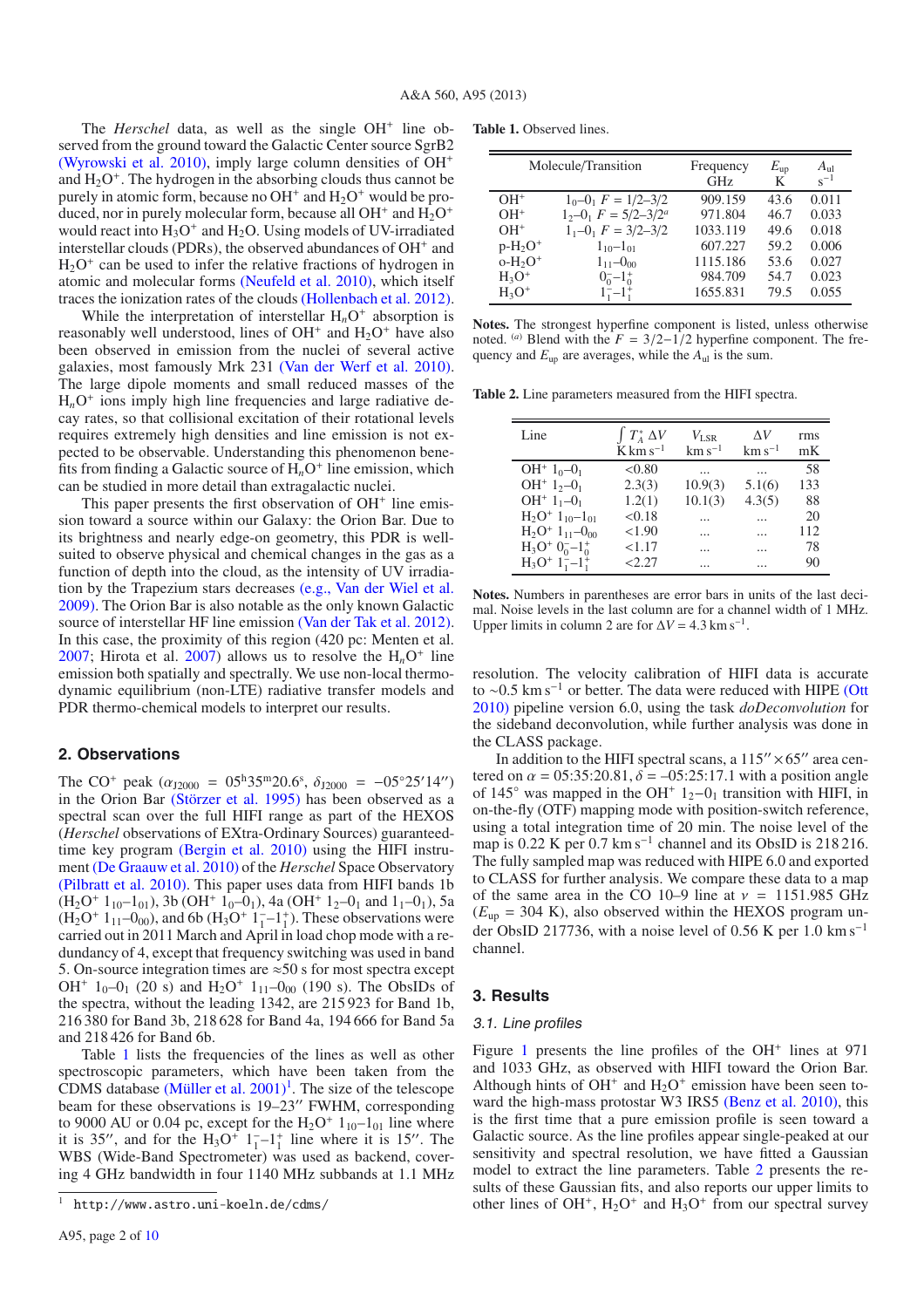

<span id="page-3-0"></span>**[Fig. 1.](http://dexter.edpsciences.org/applet.php?DOI=10.1051/0004-6361/201322164&pdf_id=1)** Line profiles of the OH<sup>+</sup>  $1_2$ - $0_1$  (*top*) and  $1_1$ - $0_1$  (*bottom*) transitions, observed with HIFI toward the CO<sup>+</sup> peak of the Orion Bar, after smoothing to  $0.6 \text{ km s}^{-1}$  resolution.

of the Orion Bar. We have also searched for the  $O^+$  excited fine structure (<sup>2</sup>D  $J = 5/2 \rightarrow 3/2$ ) line near 593.7 GHz (Blagrave & Martin [2004;](#page-9-11) [Sharpee et al. 200](#page-10-16)[4\),](http://adsabs.harvard.edu/abs/2004ApJ...610..813B,2004ApJ...606..605S) leading to an upper limit on *T*<sup>∗</sup> *<sup>A</sup>* of 30 mK rms per 0.5 km s<sup>−</sup><sup>1</sup> channel. No continuum emission is detected in the spectra, down to upper limits ranging from  $T_{mb}^{SSB} = 0.1$  K at 607 GHz to 0.3 K at 1655 GHz, which is con-sistent with the SPIRE measurements of [Arab et al.](#page-9-12) [\(201](#page-9-12)[2\).](http://adsabs.harvard.edu/abs/2012A&A...541A..19A)

The difference between the measured central velocities and  $FWHM$  widths of the two detected  $OH<sup>+</sup>$  lines is mostly due to hyperfine blending of the  $1<sub>2</sub>-0<sub>1</sub>$  line. We thus adopt the measured parameters of the  $1<sub>1</sub>$ – $0<sub>1</sub>$  line as the best estimate of the central velocity and FWHM width of the  $OH<sup>+</sup>$  emitting gas in the Orion Bar. While the central velocity of this line of 10.1 km s<sup>−</sup><sup>1</sup> is in good agreement with the value of  $10.0 \pm 0.2$  km s<sup>-1</sup> from ground-based observations of other molecular species toward this source, its width of  $4.3 \text{ km s}^{-1}$  is much larger than the value of  $1.7 \pm 0.3$  km s<sup>-1</sup> measured for the dense gas deep inside ( $A_V$  ≥ 1) the Bar (Hogerheijde et al. [1995](#page-9-13)[;](http://adsabs.harvard.edu/abs/1995A&A...294..792H) Leurini et al. [2006](#page-9-14)[\)](http://adsabs.harvard.edu/abs/2006A&A...454L..47L). On the other hand, its width is smaller than the value of ≈5 km s<sup>−</sup><sup>1</sup> measured in species such as HF which trace the surface ( $A_V \le 0.1$ ) of the PDR [\(Van der Tak et al. 2012](#page-10-11)[\),](http://adsabs.harvard.edu/abs/2012A&A...537L..10V) and more similar to the width of the [C II] line [\(Ossenkopf et al.](#page-10-17)  $2013$ ). Based on the line width, the OH<sup>+</sup> emission thus seems to originate from close to the PDR surface  $(0.3 < A_V < 0.5)$  where  $CH<sup>+</sup>$  and  $SH<sup>+</sup>$  [peak as well in the chemical model of](#page-10-18) Nagy et al. [\(2013](#page-10-18)[\).](http://adsabs.harvard.edu/abs/2013A&A...550A..96N) In contrast, the non-hydride reactive molecular ions  $CO^+$ ,  $SO^+$  and  $HOC^+$  have smaller line widths  $(2-3 \text{ km s}^{-1})$ , [Fuente et al. 2003](#page-9-15)[\).](http://adsabs.harvard.edu/abs/2003A&A...406..899F) These species have a different formation channel and thus a different sensitivity to the abundances of atomic H and electrons.

#### 3.2. Spatial distribution

Figure [2](#page-4-0) presents our maps of the  $OH<sup>+</sup> 971$  GHz line emission, as observed with HIFI toward the Orion Bar, integrated over three velocity ranges, shown in greyscale. The contours show the CO 10–9 line emission, integrated over the same velocity ranges. The  $OH<sup>+</sup>$  emission around the central velocity (middle panel) is seen to be extended over at least an arc minute (25 000 AU or 0.12 pc) on the sky, and to roughly follow the structure of the Bar seen in CO 10–9 and other molecular tracers (e.g., [Van der Wiel et al. 200](#page-10-10)[9\).](http://adsabs.harvard.edu/abs/2009A&A...498..161V) The emission from the Bar is concentrated in two clumps: one peaking near the map center at  $V_{\text{LSR}} \approx 10 \text{ km s}^{-1}$ , and another peaking 20–25" to the east near  $V_{LSR}$  = 12 km s<sup>-1</sup>, which is seen most pronounced in the figure's bottom panel. This second peak lies  $\approx 10''$  south-east of the CO 10–9 peak at the same velocity, which coincides with  $H^{13}CN$ clumps 2 and 3 from [Lis & Schilke](#page-9-16) [\(2003](#page-9-16)[\).](http://adsabs.harvard.edu/abs/2003ApJ...597L.145L) Since OH<sup>+</sup> is not expected deeper into the PDR than CO and HCN, we suggest that the location of the second  $OH<sup>+</sup>$  clump marks a deviation from pure plane-parallel geometry.

The map of low-velocity  $OH<sup>+</sup>$  in the top panel of Fig. [2](#page-4-0) shows a third clump which lies to the north-west of the Bar, and is connected to it by a bridge of fainter OH<sup>+</sup> emission. This "perpendicular" emission is also seen in CO 10–9 and other tracers of the Bar surface such as OH  $119 \mu m$  (Goicoechea et al. [201](#page-9-17)[1\),](http://adsabs.harvard.edu/abs/2011A&A...530L..16G) [CII]  $158 \mu m$  [\(Ossenkopf et al. 201](#page-10-17)[3\),](http://adsabs.harvard.edu/abs/2013A&A...550A..57O) and CH<sup>+</sup> 3–2 [\(Nagy et al. 2013](#page-10-18)[\).](http://adsabs.harvard.edu/abs/2013A&A...550A..96N) The feature corresponds to the southern tip of the Orion Ridge facing the Trapezium cluster, which confines the HII region, as visible in large-scale maps of CN line emis-sion [\(Rodríguez-Franco et al. 1998](#page-10-19)[\)](http://adsabs.harvard.edu/abs/1998A&A...329.1097R) and <sup>13</sup>CO 3-2 emission (Lis & Schilke [200](#page-9-16)[3;](http://adsabs.harvard.edu/abs/2003ApJ...597L.145L) Melnick et al. [201](#page-10-20)[2\)](http://adsabs.harvard.edu/abs/2012ApJ...752...26M). From multi-line CN ob-servations, [Rodríguez-Franco et al.](#page-10-21)  $(2001)$  $(2001)$  derive  $H_2$  densities as high as 10<sup>6</sup> cm<sup>−</sup><sup>3</sup> for this ridge, which may be favourable to excite OH<sup>+</sup> line emission. However, this density is probably an overestimate, as collisions of CN with electrons were not taken into account, w[hich](#page-9-18) [are](#page-9-18) [known](#page-9-18) [to](#page-9-18) [be](#page-9-18) [important](#page-9-18) [for](#page-9-18) [CN](#page-9-18) (Black & van Dishoeck [1991;](#page-9-18) [Harrison et al. 2013](#page-9-19)[\).](http://adsabs.harvard.edu/abs/1991ApJ...369L...9B,2013MNRAS.435.3541H) Furthermore, we note that the OH<sup>+</sup> line is not detected toward the Orion S clump further up the Orion Ridge, possibly because emission and absorption from different layers cancel out each other.

#### <span id="page-3-1"></span>3.3. Column densities

The variations in  $OH<sup>+</sup>$  emission level by factors of 2–3 across the maps in Fig. [2](#page-4-0) likely correspond to variations in the total column density or the  $OH<sup>+</sup>$  abundance with position, although excitation conditions (volume density, kinetic temperature) may also play a role. We focus in the following analysis on the  $CO<sup>+</sup>$  peak where we have limits on the other  $H_nO^+$  ions. To estimate the column densities of these ions, we use the line fluxes from Table [2](#page-2-2) and apply a main beam efficiency of 76% at 607 GHz, 70% at 16[55 GHz, and 74% at our other line frequencies](#page-10-22) (Roelfsema et al. [2012](#page-10-22)[\).](http://adsabs.harvard.edu/abs/2012A&A...537A..17R) The column density *N* depends on the excitation temperature  $T_{ex}$  through

$$
N_{\text{tot}} = \frac{8\pi k v^2}{hc^3} \frac{Q(T_{\text{ex}})}{g_u A_{\text{ul}}} e^{E_u/kT_{\text{ex}}} \int T_{\text{mb}} dV
$$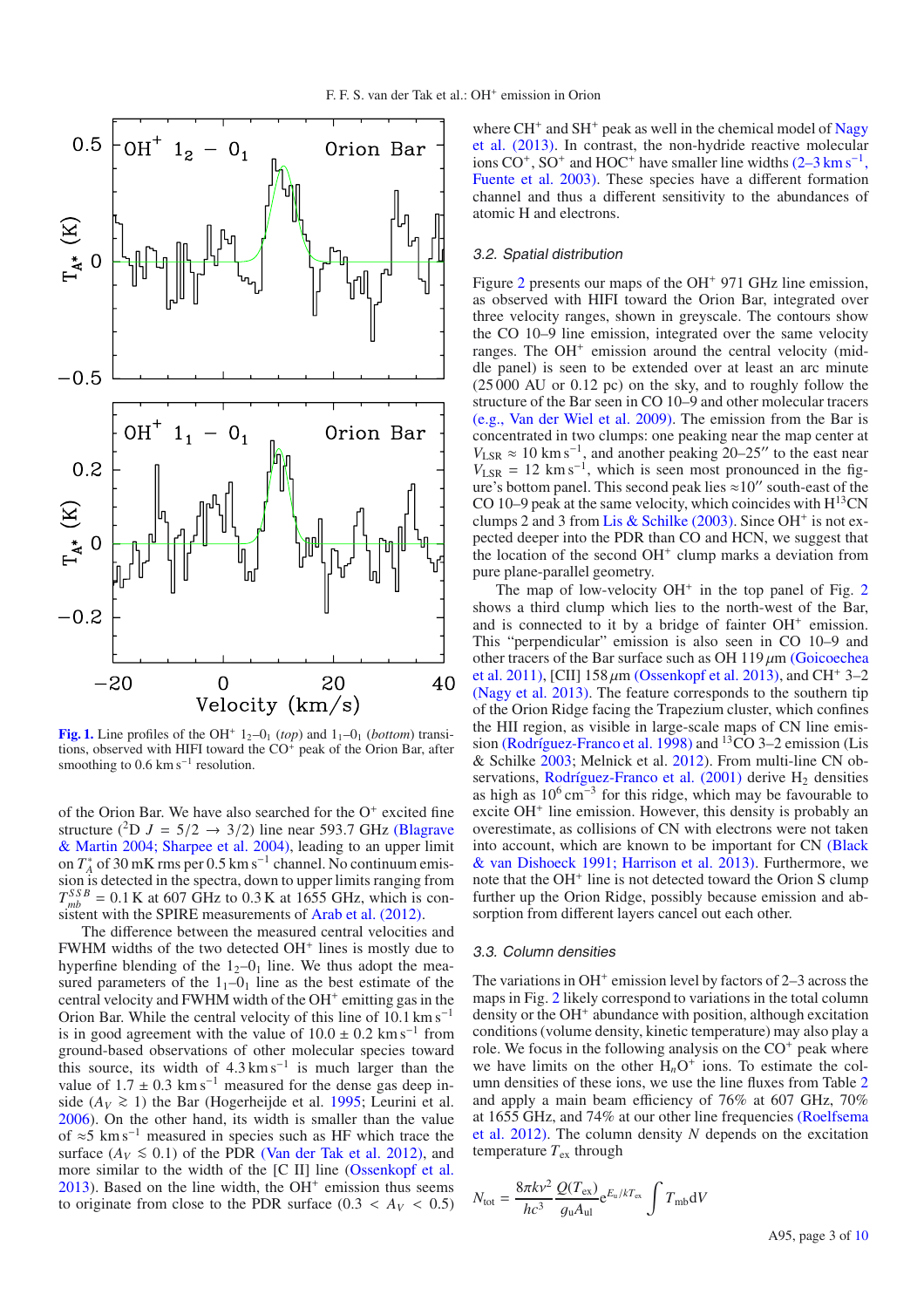

<span id="page-4-0"></span>**[Fig. 2.](http://dexter.edpsciences.org/applet.php?DOI=10.1051/0004-6361/201322164&pdf_id=2)** Spatial distribution of the OH<sup>+</sup>  $1<sub>2</sub>$ – $0<sub>1</sub>$  emission, integrated between  $V_{LSR}$  = +6 and +10 km s<sup>-1</sup> (*top*), between +8 and +12 km s<sup>-1</sup> (*middle*), and between +10 and +14 km s<sup>−</sup><sup>1</sup> (*bottom*). Greyscale levels start at 0.6 K km s<sup>−</sup><sup>1</sup> and increase by 0.2 K km s<sup>−</sup>1. Contours of CO 10–9 emission are at 5, 15, ... 95% of the peak intensity in the respective velocity channel. Vibrationally excited  $H_2$  peaks near the north-west edge of the CO emission (cf. Fig. 1 of Nagy et al. 2013).

where  $\nu$  is the line frequency, *Q* is the partition function,  $q_u$  is the upper state degeneracy, and *A*ul is the spontaneous decay rate. This equation assumes optically thin emission and negligible background radiation ( $T_{bg} \ll T_{ex}$ ), but does not assume the Rayleigh-Jeans limit ( $h\nu \ll kT_{\text{ex}}$ ) because our measurements are

<span id="page-4-1"></span>**Table 3.** Optically thin estimates of  $H<sub>n</sub>O<sup>+</sup>$  column densities toward the  $CO<sup>+</sup>$  peak of the Orion Bar, in units of  $10^{12}$  cm<sup>-2</sup>, as a function of assumed excitation temperature.

| $T_{\rm ex}$ (K) | $OH+$ | $H_2O^+$      | $H_3O^+$ |
|------------------|-------|---------------|----------|
| 10               | 82.1  | $\sqrt{2.85}$ | 27.21    |
| 20               | 8.61  | < 0.21        | < 0.64   |
| 40               | 4.01  | < 0.10        | < 0.27   |
| 80               | 3.90  | < 0.13        | < 0.32   |
| 160              | 5.45  | < 0.25        | < 0.64   |

**Notes.** The limits for  $H_2O^+$  and  $H_3O^+$  are based on the 607 and 985 GHz lines; limits from the other lines are significantly higher.

at high frequency. The optically thin assumption is reasonable given the low expected abundances of the  $H_nO^+$  ions, and neglecting background radiation is justified given the low level of continuum radiation in our observations. Adopting a background brightness temperature of 9 K increases the column density estimates by 5% for  $T_{ex}$  = 20 K, and by <1% for higher values of *T*ex.

To evaluate the above expression for the column density, we use the spectroscopic parameters of the lines in Table [1.](#page-2-0) Table [3](#page-4-1) presents estimates of the column densities of  $OH^+$ ,  $H_2O^+$  and  $H_3O^+$  for values of  $T_{ex}$  between 10 and 160 K, which is the expected range for the Orion Bar. If the excitation of  $H_nO^+$  is close to LTE, *T*ex would be close to the kinetic temperature of the gas, which ranges from  $\approx 85$  K for the dense gas (Hogerheijde et al. [199](#page-9-13)[5\)](http://adsabs.harvard.edu/abs/1995A&A...294..792H) to ≈150 K near the cloud surface [\(Batrla & Wilson](#page-9-20) [2003;](#page-9-20) [Goicoechea et al. 2011](#page-9-17)[\).](http://adsabs.harvard.edu/abs/2003A&A...408..231B,2011A&A...530L..16G) If collisional excitation of the lines cannot compete with their radiative decay,  $T_{ex}$  will drop below  $T_{kin}$ , while  $T_{ex}$  may exceed  $T_{kin}$  if radiative or chemical pumping plays a role. Section [5](#page-6-0) discusses these processes in more detail. For now, the table shows that the derived column densities of H<sub>n</sub>O<sup>+</sup> vary by factors of 2–3 for  $T_{ex}$  ≥20 K, but that the estimate increases by an order of magnitude if  $T_{ex}$  is as low as 10 K.

The OH<sup>+</sup> column density in Table [3](#page-4-1) for  $T_{ex} = 10$  K is comparable to the values toward other Galactic sources, while the estimates for  $T_{ex} \ge 20$  K are ∼10× lower. Absorption line studies indicate  $N(OH^+)$  values between a few 10<sup>13</sup> and a few 10<sup>14</sup> cm<sup>-2</sup>, both for the diffuse foreground clouds toward G10.6, W49N, W51 and OMC-2 [\(Gerin et al. 2010;](#page-9-4) [Neufeld et al. 2010;](#page-10-8) [Indriolo et al. 2012;](#page-9-21) [López-Sepulcre et al. 2013](#page-9-22)[\)](http://adsabs.harvard.edu/abs/2010A&A...518L.110G,2010A&A...521L..10N,2012ApJ...758...83I,2013A&A...549A.114L) and the dense gas around the protostars AFGL 2591, W3 IRS5, and Orion-KL [\(Bruderer et al. 2010;](#page-9-23) [Benz et al. 2010](#page-9-10); [Gupta et al. 201](#page-9-24)[0\).](http://adsabs.harvard.edu/abs/2010A&A...521L..44B,2010A&A...521L..35B,2010A&A...521L..47G) Our  $OH<sup>+</sup>/H<sub>2</sub>O<sup>+</sup>$  ratio of >40 and  $OH<sup>+</sup>/H<sub>3</sub>O<sup>+</sup>$  ratio of >15 are larger than in previous observations of diffuse clouds, suggesting an origin of the observed emission in very diffuse low-extinction layers of the PDR.

## <span id="page-4-2"></span>**4. PDR models**

To understand the chemistry of  $H<sub>n</sub>O<sup>+</sup>$  in more detail, we model the Orion Bar with version 1.4.4 of the Meudon PDR code [\(Le Petit et al. 2006](#page-9-25); [Goicoechea & Le Bourlot 2007;](#page-9-26) [González-García et al. 2008](#page-9-27)[\).](http://adsabs.harvard.edu/abs/2006ApJS..164..506L,2007A&A...467....1G,2008A&A...485..127G) We describe the object with an isobaric model, where the pressure is kept constant and the program solves for the thermal and chemical balance as a function of depth. Isobaric models are the simplest description of gas in steady-state, stationary molecular clouds where gravitation is negligible. The model includes a gas-phase chemical network based on the UMIST database, as well as  $H<sub>2</sub>$  formation on grains and neutralization of ions on grains and PAHs.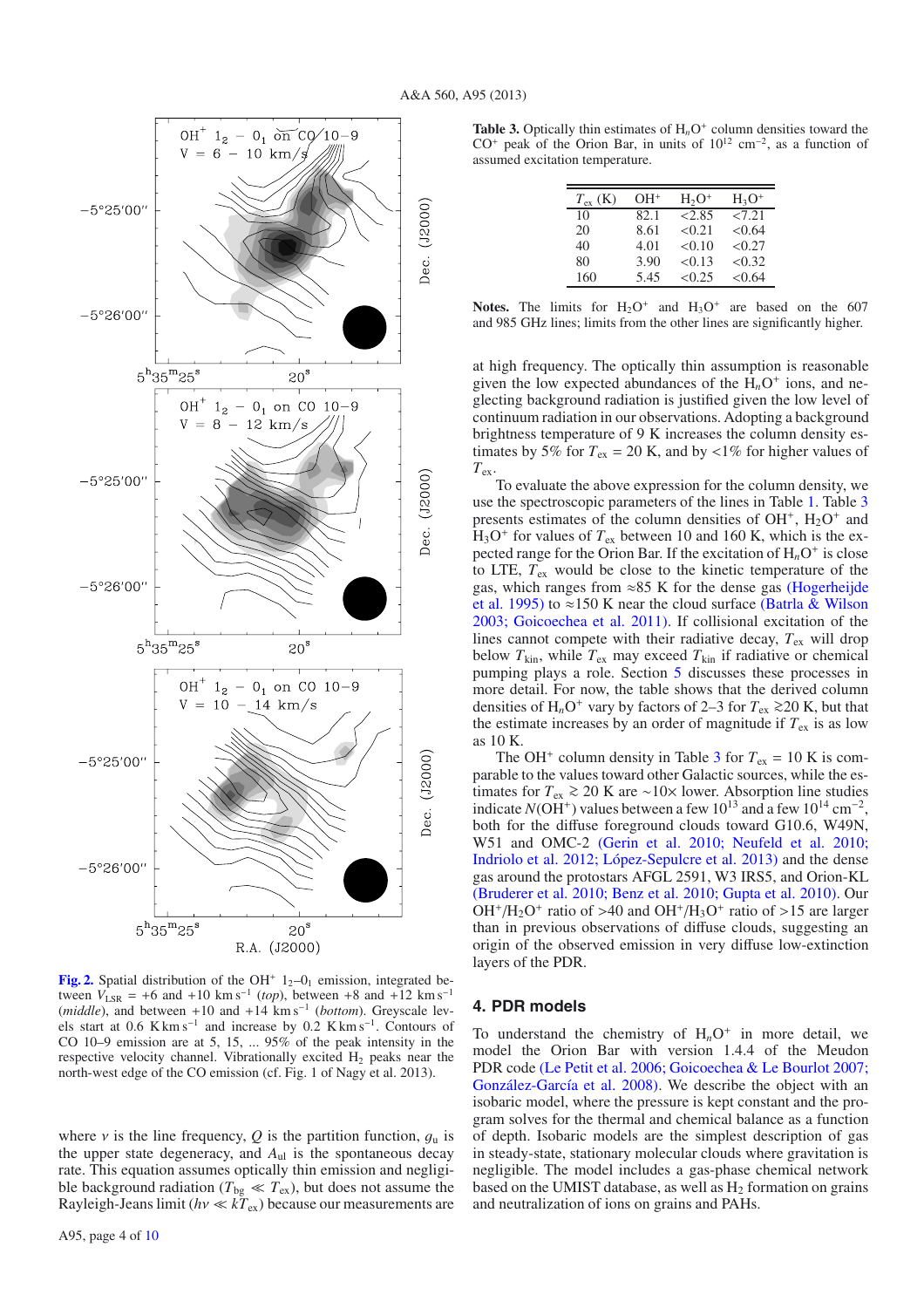<span id="page-5-0"></span>

**[Fig. 3.](http://dexter.edpsciences.org/applet.php?DOI=10.1051/0004-6361/201322164&pdf_id=3)** Abundances of OH<sup>+</sup>, H<sub>2</sub>O<sup>+</sup>, H<sub>3</sub>O<sup>+</sup>, and C<sup>+</sup>, predicted by the Meudon PDR model as a function of visual extinction for a radiation field of  $\chi = 10000$  in units of the local interstellar radiation field ac-cording to [Draine](#page-9-28) [\(1978](#page-9-28)[\)](http://adsabs.harvard.edu/abs/1978ApJS...36..595D) and a pressure of  $P = 10^8$  K cm<sup>-3</sup>, as applicable to the Orion Bar.

Figure [3](#page-5-0) shows the predicted abundances of  $OH^+$ ,  $H_2O^+$  and  $H_3O^+$  as a function of visual extinction, for a radiation field of  $\chi$  = 10 000 Draine [\(1978](#page-9-28)[\)](http://adsabs.harvard.edu/abs/1978ApJS...36..595D) units ( $\chi$ <sup>0</sup> = 2.7 × 10<sup>-3</sup> erg s<sup>-1</sup> cm<sup>-2</sup>), a cosmic-ray ionization rate of  $2 \times 10^{-16}$  s<sup>-1</sup>, and a pressure of  $P = 10^8$  K cm<sup>-3</sup>[. The radiation field is taken from](#page-9-17) Goicoechea et al. [\(2011\)](#page-9-17) and the pressure is chosen to match the intensities of the CH<sup>+</sup>  $J = 1-0$  to 6–5 transitions observed toward the Orion Bar CO<sup>+</sup> peak with *Herschel* [HIFI and PACS](#page-10-18) (Nagy et al. [201](#page-10-18)[3\).](http://adsabs.harvard.edu/abs/2013A&A...550A..96N) For these parameters, the total gas density at the depth where the  $H_nO^+$  abundances peak ( $A_V \sim 0.3-1.0$ ) is in the range between  $5.6 \times 10^4$  and  $1.8 \times 10^5$  cm<sup>-3</sup>. The temperatures at these depths in the model (Table [5\)](#page-5-1) agree well with estimates for the PDR surface from lines of  $H<sub>2</sub>$  (400–700 K, [Allers et al. 2005](#page-9-29)[\)](http://adsabs.harvard.edu/abs/2005ApJ...630..368A) and H (∼550 K, [Van der Werf et al. 2013](#page-10-23)[\).](http://adsabs.harvard.edu/abs/2013ApJ...762..101V) The column densities of our observed species, integrated up to  $A_V = 1$  mag, are  $N(OH^+) = 1.6 \times 10^{13}$  cm<sup>-2</sup>,  $N(H_2O^+) =$  $4.4 \times 10^{12}$  cm<sup>-2</sup>, and  $N(H_3O^+) = 7.5 \times 10^{12}$  cm<sup>-2</sup>. When integrating up to  $A_V = 10$  mag, the values for OH<sup>+</sup> and H<sub>2</sub>O<sup>+</sup> remain the same to  $1\%$ , and  $N(\text{H}_3\text{O}^+)$  increases by just 6% which is insignificant. These predictions are consistent with the esti-mates in Table [3](#page-4-1) for  $T_{ex} = 10{\text -}20$  K, except that the observed  $OH<sup>+</sup>/H<sub>2</sub>O<sup>+</sup>$  ratio is larger than in the models. Note that the predictions correspond to a face-on model; to compare to the observations, they must be multiplied by a factor of  $1/\sin i \approx 4$ , where  $i \approx 15^{\circ}$  for the Orion Bar [\(Nagy et al. 2013](#page-10-18)[\).](http://adsabs.harvard.edu/abs/2013A&A...550A..96N)

As shown in Fig. [3,](#page-5-0)  $H_nO^+$  abundances in the high UV illumination Orion Bar PDR peak near the cloud surface, at depths of  $A_V \sim 0.3$ –0.4, and decrease rapidly beyond  $A_V \sim 1$ . Given the clumpy structure of the Orion Bar, this narrow range in  $A_V$  is spatially rather extended, as indicated by the maps in Fig. [2.](#page-4-0) To understand the chemistry of  $H<sub>n</sub>O<sup>+</sup>$  in the Orion Bar, we study the main formation and destruction channels of these ions at depths of  $A_V = 0.3$ , 0.4 and 1.0 mag. The corresponding reaction coefficients and rates are listed in Tables [4](#page-5-2) and [5.](#page-5-1) At a depth of  $A_V = 0.3{\text{-}}0.4$ , the dominant pathways for OH<sup>+</sup> formation are:

$$
H_2 + O^+ \xrightarrow{k_1} OH^+ + H \tag{1}
$$

 $OH + hv \xrightarrow{k_2} OH^+ + e^-$  (2)

$$
\text{OH} + \text{H}^+ \xrightarrow{k_3} \text{OH}^+ + \text{H}.\tag{3}
$$

The dominant OH<sup>+</sup> formation path is via  $H_2$  and O<sup>+</sup>, which accounts for 70% of the total OH<sup>+</sup> production at  $A_V = 0.3$  and 85%

<span id="page-5-2"></span>**Table 4.** Rate coefficients of the main formation and destruction paths of  $H_nO^+$ .

| Reaction       | $k$ (cm <sup>3</sup> s <sup>-1</sup> )           | $\Delta T$ (K) |
|----------------|--------------------------------------------------|----------------|
| k <sub>1</sub> | $1.70 \times 10^{-9}$                            | 10-41 000      |
| $k_3$          | $2.10 \times 10^{-9}$                            | $10 - 41000$   |
| $k_4$          | $1.01 \times 10^{-9}$                            | $10 - 41000$   |
| k <sub>5</sub> | $6.40 \times 10^{-10}$                           | $10 - 41000$   |
| k <sub>7</sub> | $6.30 \times 10^{-9} (T/300)^{-0.48}$            | $\mathcal{I}$  |
| k9             | $3.05 \times 10^{-7} (T/300)^{-0.50}$            | $10 - 1000$    |
| $k_{10}$       | $8.60 \times 10^{-8} (T/300)^{-0.50}$            | $10 - 1000$    |
| Reaction       | $k (s^{-1})$                                     | $\Delta T$ (K) |
| k <sub>2</sub> | $1.60 \times 10^{-12}$<br>$\exp(-3.1A_V)$        | $10 - 41000$   |
| $k_6$          | $1.00 \times 10^{-9}$ exp (-1.7A <sub>V</sub> )  | b              |
| $k_{8}$        | $1.10 \times 10^{-11}$ exp (-3.5A <sub>V</sub> ) | 10-41 000      |
|                |                                                  |                |

<span id="page-5-1"></span>**Notes.** Rates are based on the UMIST database [\(Woodall et al. 200](#page-10-24)[7\)](http://adsabs.harvard.edu/abs/2007A&A...466.1197W) unless otherwise noted. The photoreaction rates at the bottom are given for a standard Draine radiation field. The last column gives the temperature range over which the *k*-values are valid. <sup>(a)</sup> Rate from the OSU database (version March 2008). (*b*) Assumed value.

**Table 5.** Rates (in cm<sup>-3</sup> s<sup>-1</sup>) corresponding to the main formation and destruction paths of  $H_nO^+$  in the model at  $A_V = 0.3, 0.4,$  and 1.0.

| $A_V$          | 0.3                                  | 0.4                                | 1.0                                |
|----------------|--------------------------------------|------------------------------------|------------------------------------|
| $T_{\rm gas}$  | 1783 K                               | 1013 K                             | 569 K                              |
| $n_{\rm gas}$  | $5.6 \times 10^4$ cm <sup>-3</sup>   | $9.9 \times 10^4$ cm <sup>-3</sup> | $1.8 \times 10^5$ cm <sup>-3</sup> |
| $n(H_2)$       | $1.9 \times 10^{1}$ cm <sup>-3</sup> | $3.9 \times 10^3$ cm <sup>-3</sup> | $1.0 \times 10^5$ cm <sup>-3</sup> |
| Reaction       |                                      | Rate                               |                                    |
| $k_1$          | $1.31 \times 10^{-10}$               | $6.25 \times 10^{-9}$              | $1.53 \times 10^{-9}$              |
| k <sub>2</sub> | $3.38 \times 10^{-11}$               | $8.46 \times 10^{-10}$             | $5.77 \times 10^{-10}$             |
| $k_3$          | $2.15 \times 10^{-11}$               | $2.25 \times 10^{-10}$             | $1.22 \times 10^{-11}$             |
| $k_4$          | $3.11\times10^{-11}$                 | $7.14 \times 10^{-9}$              | $2.11 \times 10^{-9}$              |
| k5             | $9.52 \times 10^{-14}$               | $3.29 \times 10^{-9}$              | $2.08 \times 10^{-9}$              |
| k <sub>6</sub> | $4.84 \times 10^{-14}$               | $1.43 \times 10^{-9}$              | $2.03 \times 10^{-10}$             |
| $k_7$          | $9.75\times10^{-11}$                 | $1.09 \times 10^{-10}$             | $2.93 \times 10^{-12}$             |
| $k_8$          | $3.27 \times 10^{-11}$               | $2.50 \times 10^{-11}$             | $3.54 \times 10^{-14}$             |
| kд             | $2.20 \times 10^{-11}$               | $3.76 \times 10^{-9}$              | $2.18 \times 10^{-10}$             |
| $k_{10}$       | $6.21 \times 10^{-12}$               | $1.06 \times 10^{-9}$              | $6.15 \times 10^{-11}$             |
|                |                                      |                                    |                                    |

at  $A_V = 0.4$ . Photoionization of OH accounts for 18% of OH<sup>+</sup> formed at  $A_V = 0.3$  and 12% at  $A_V = 0.4$ . Charge exchange between OH and H<sup>+</sup> is mostly significant at  $A_V \sim 0.3$ , resulting in 12% of OH<sup>+</sup> production which decreases to 3% at  $A_V \sim 0.4$ . This reaction is more important in X-ray dominated regions (XDRs), which is a key difference between such regions and high-illumination PDRs [\(Van der Werf et al. 2010\)](#page-10-9). At a depth of  $A_V \sim 1$ , the path via H<sub>2</sub> and O<sup>+</sup> is still the dominant OH<sup>+</sup> formation path (72.1%). However, the role of OH photoionization increases, as it accounts for producing  $27\%$  of OH<sup>+</sup> at this depth.

Once OH<sup>+</sup> is formed,  $H_2O^+$  and  $H_3O^+$  formation rapidly follows via similar reactions with  $H_2$ :

<span id="page-5-3"></span>
$$
\text{OH}^+ + \text{H}_2 \xrightarrow{k_4} \text{H}_2\text{O}^+ + \text{H}
$$
 (4)

$$
H_2O^+ + H_2 \xrightarrow{k_5} H_3O^+ + H. \tag{5}
$$

At a depth of  $A_V = 0.3$ , 100% of  $H_2O^+$  forms from OH<sup>+</sup> in the reaction with H<sub>2</sub>. At a depth of  $A_V = 0.4$ , as the H<sub>3</sub>O<sup>+</sup> abundance is increased compared to that at  $A_V = 0.3$ , a secondary reaction apart from the reaction from  $H_2$  (83%) produces 17% of the  $H_2O^+$  formed at this depth:

$$
H_3O^+ + h\nu \xrightarrow{k_6} H_2O^+ + H. \tag{6}
$$

A95, page 5 of [10](#page-10-6)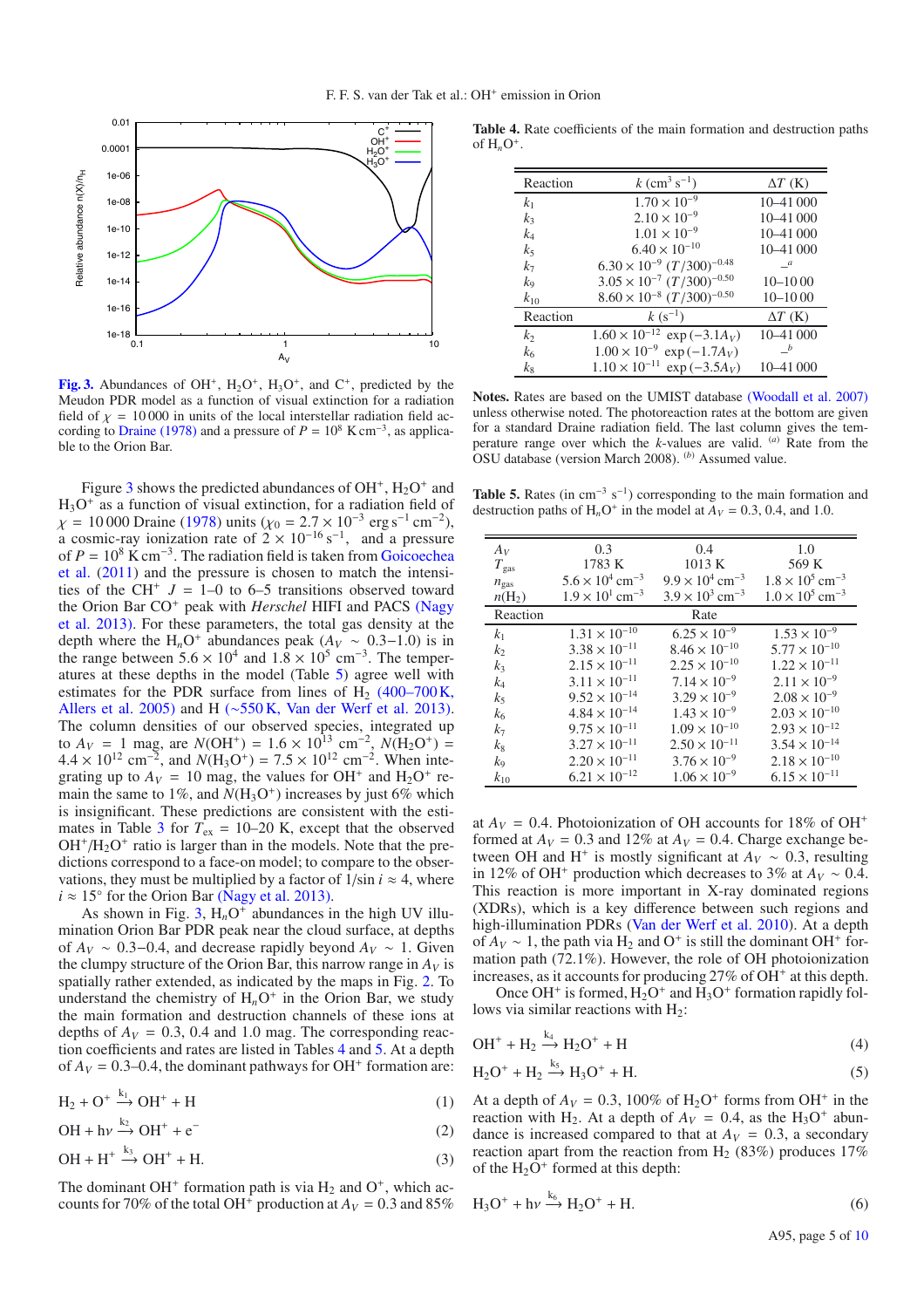At a depth of  $A_V = 1.0$ , the role of  $H_2O^+$  production from  $H_3O^+$  decreases to 9%, compared to the dominant reaction from  $H<sub>2</sub>$  (88%). At each of these depths in the model,100% of  $H_3O^+$  is produced in the reaction of  $H_2O^+$  with  $H_2$ .

The destruction of  $OH<sup>+</sup>$  is mainly via reactions with electrons, photons and H<sub>2</sub>. The reaction with H<sub>2</sub> (Eq.  $(4)$ ) is the most important  $H_2O^+$  formation path, as mentioned above. It is also the most important destruction path for  $OH<sup>+</sup>$  at depths of  $A_V = 0.4$  and beyond. At smaller depths, both dissociative recombination with electrons and UV photodissociation contribute significantly to the OH<sup>+</sup> destruction: at  $A_V \sim 0.3$ ,

$$
OH^{+} + e^{-} \xrightarrow{k_{7}} H + O \tag{7}
$$

contributes 52%, and

$$
\mathrm{OH}^+ + \mathrm{h}\nu \xrightarrow{\mathrm{kg}} \mathrm{H} + \mathrm{O}^+\tag{8}
$$

contributes 18%. Destruction of  $H_2O^+$  occurs mainly via dissociative recombination with electrons at low depths  $(A_V =$  $0.3 - 0.4$ :

<span id="page-6-1"></span>
$$
H_2O^+ + e^- \xrightarrow{k_9} H + O + H \tag{9}
$$

$$
H_2O^+ + e^{-} \xrightarrow{k_{10}} H + OH.
$$
 (10)

Reaction [9](#page-6-1) accounts for 71% of  $H_2O^+$  destruction at  $A_V = 0.3$ , while reaction [10](#page-6-1) contributes 20%. At a depth of  $A_V = 0.4$ , reactions [9](#page-6-1) and [10](#page-6-1) contribute 44 and 12% (respectively) to the  $H_2O^+$  destruction. As  $H_2O^+$  does not have photodissociation channels longward of 13.6 eV, the model does not include this process [\(Hollenbach et al. 2012](#page-9-6)[\).](http://adsabs.harvard.edu/abs/2012ApJ...754..105H) Destruction by  $H_2$ , which controls H<sub>3</sub>O<sup>+</sup> production is only significant at  $A_V \sim 1$  (87%). Therefore, the high electron density and UV radiation field in the Orion Bar may explain the  $H_2O^+$  and  $H_3O^+$  non-detections, as a significant fraction of  $OH<sup>+</sup>$  and  $H<sub>2</sub>O<sup>+</sup>$  is directly destroyed by UV photons or by recombination with electrons, limiting the  $H_2O^+$  and  $H_3O^+$  formation. Our non-detections of  $H_2O^+$  and  $H_3O^+$  are thus consistent with an origin of the OH<sup>+</sup> emission in diffuse gas where  $C^+$  is abundant.

Alternatively, our observed  $H_2O^+/OH^+$  ratio may be due to a low molecular fraction  $(H_2/H \text{ ratio})$  in the gas probed by our observations. Gerin et al. (2010) derive an analytic expression for the  $OH^+/H_2O^+$  abundance ratio as a function of the gas temperature, electron density, and  $H_2$  volume density:

$$
n(OH^{+})/n(H_{2}O^{+}) = 0.64 + 430 \times (T/300)^{-0.5} \times [n(e^{-})/n(H_{2})].
$$

As most OH<sup>+</sup> forms in the outermost layers of the PDR  $(A_V < 0.4)$  at very low molecular fractions  $(0.01\% - 0.4\%$  for  $A_V = 0.3$  and  $A_V = 0.4$ , respectively), this formula is consistent with the observed abundance ratio of  $N(OH^+)/N(H_2O^+) > 2$ . This suggests that, apart from the effect of the high electron density mentioned above, the low molecular fraction in the surface of the PDR also contributes to the observed  $OH^+/H_2O^+$  column density ratios. We conclude that most of our observed OH<sup>+</sup> emission originates at extinctions below  $A_V = 0.4$ .

Figure [3](#page-5-0) shows a second peak in the  $H_3O^+$  abundance at a depth of  $A_V \sim 7-8$ . This second peak is expected in the abundance of  $H_nO^+$  in interstellar clouds with a large range of physical conditions (e.g., [Hollenbach et al. 201](#page-9-6)[2\)](http://adsabs.harvard.edu/abs/2012ApJ...754..105H) and does not significantly contribute to the total  $H_3O^+$  column density. The sequence of  $H_nO^+$  formation at this depth is initiated by the cosmic-ray ionization of H<sub>2</sub>, followed by a reaction of  $H_2^+$  with  $H_2$  producing  $H_3^+$ . At this depth, OH<sup>+</sup> is formed from  $H_3^+$ , whose



<span id="page-6-2"></span>[Fig. 4.](http://dexter.edpsciences.org/applet.php?DOI=10.1051/0004-6361/201322164&pdf_id=4) Face-on column densities of  $OH^+$ ,  $H_2O^+$  and  $H_3O^+$ , predicted by the Meudon PDR model as a function of radiation field (in Draine units) for a pressure of  $P = 10^8$  K cm<sup>-3</sup>, as applicable to the Orion Bar. The integrated  $A_V$  of the model is 10 mag.

abundance is increased due to the lower electron abundance. The second abundance peak disappears toward higher  $A_V$  as oxygen freezes out on the grain surfaces as water.

Figure [4](#page-6-2) shows the effect of changing the radiation field on the  $H_nO^+$  column densities. The model corresponds to  $P =$  $10^8$  cm<sup>-3</sup> K and the figure considers radiation fields between  $\chi$  = 5000 and 50 000 Draine units. The predicted column densities of the H<sub>n</sub>O<sup>+</sup> species are seen to peak for  $\chi = 20000-30000$ and to drop for higher radiation fields. The  $H_nO^+$  column densities in our model are similar to those by [Hollenbach et al.](#page-9-6) [\(201](#page-9-6)[2\)](http://adsabs.harvard.edu/abs/2012ApJ...754..105H) under Orion Bar conditions (their Figs. 8 and 9).

## <span id="page-6-0"></span>**5. Excitation of OH**<sup>+</sup>

Our estimated column densities of  $OH^+$ ,  $H_2O^+$  and  $H_3O^+$  are in reasonable agreement with the predictions from the Meudon PDR model, but the appearance of the lines in emission is unlike other Galactic sources observed in  $OH<sup>+</sup>$  so far. To understand this behaviour we perform a non-LTE analysis of the excitation of OH<sup>+</sup>, which takes both reactive and inelastic collisions into account, as well as excitation by the background continuum radiation field.

#### <span id="page-6-3"></span>5.1. Collisional and radiative excitation

The calculations in Appendix [A](#page-9-30) indicate inelastic electron collision rates for the OH<sup>+</sup> 971 GHz line of  $\approx 6 \times 10^{-7}$  cm<sup>3</sup> s<sup>-1</sup>, which is ∼10× higher than the dissociative recombination rate at  $T \approx 100$  K (Table [4\)](#page-5-2). At this temperature,  $h\nu/kT \approx 0.5$ for this transition, so that by detailed balance, the upward and downward rates differ by only a few percent. For collisions with H2, inelastic collision rates are not known, but it may be reasonable to assume that reactive collisions dominate. In contrast,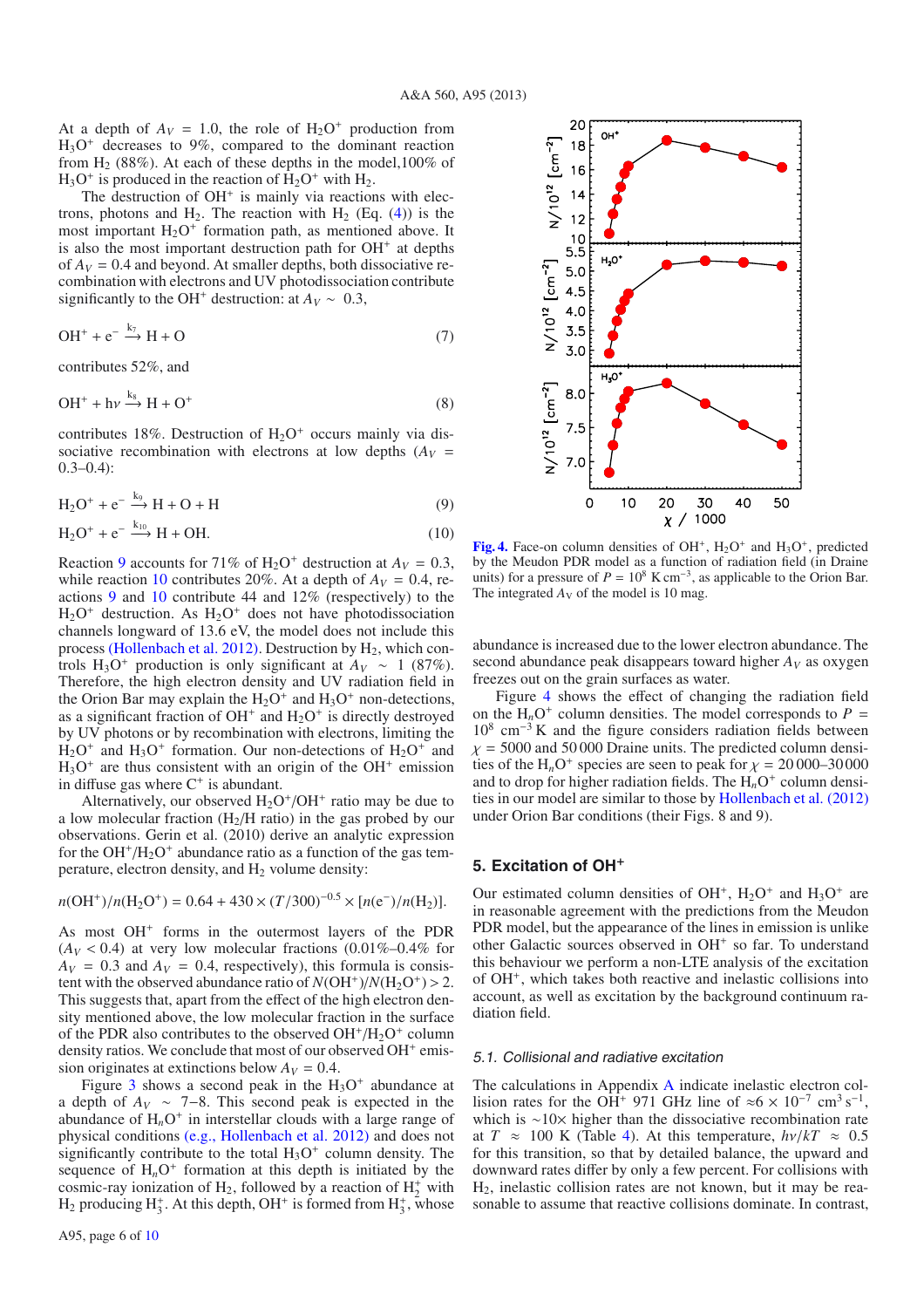the reaction of OH<sup>+</sup> with H is endothermic, and inelastic collisions with H could influence the excitation of OH<sup>+</sup>. Test calculations assuming a collisional rate coefficient of 10−<sup>10</sup> cm<sup>3</sup> s−<sup>1</sup> (cf. Andersson et al.  $2008$  for the case of  $CO<sup>+</sup>$ ) for all radiatively allowed transitions indicate that this effect is comparable with electron collisions. Very recent calculations on the OH<sup>+</sup>-He system confirm this estimate, at least to order of magnitude (F. Lique, priv. comm.). We therefore first calculate the excitation of OH<sup>+</sup> assuming that inelastic collisions with H and electrons dominate, and consider the effect of reactive collisions with  $H_2$  in Sect. [5.2.](#page-7-0)

We have used the non-LTE radiative transfer program Radex [\(Van der Tak et al. 2007](#page-10-25)[\)](http://adsabs.harvard.edu/abs/2007A&A...468..627V) to calculate the excitation of  $OH<sup>+</sup>$  in the Orion Bar, assuming steady-state conditions and using the inelastic collision rates from Appendix [A.](#page-9-30) Observations of C recombination lines toward the Orion Bar surface indicate hydrogen densities of  $5 \times 10^4 - 2.5 \times 10^5$  cm<sup>-3</sup> [\(Wyrowski et al. 1997](#page-10-26)[\),](http://adsabs.harvard.edu/abs/1997ApJ...487L.171W) which for all carbon in C<sup>+</sup> and C/H =  $1.4 \times 10^{-4}$  translates into an electron density of  $n(e) \approx 10 \text{ cm}^{-3}$ , as we have used before for HF [\(Van der Tak et al. 2012](#page-10-11)[\).](http://adsabs.harvard.edu/abs/2012A&A...537L..10V) We use an electron temperature of  $T_e = 300$  K, but our results are insensitive to variations in  $T_e$  between 100 and 1000 K. The adopted line width is the observed 4.3 km s−<sup>1</sup> and for the background radiation field we adopt a modified blackbody distribution with a dust temperature of  $T_d$  = 50 K and a dust emissivity index of  $\beta$  = 1.6, as found by [Arab et al.](#page-9-12) [\(2012\)](#page-9-12) for the interior of the Bar, so that  $\tau_d = 0.21$ at 971 GHz. The model is insensitive to the details of this radiation field; in particular, the results are unchanged when adopting  $T<sub>d</sub>$  = 70 K and  $\beta$  = 1.2 as found by Arab et al. for the Bar's surface.

The model predicts an excitation temperature of  $\approx 10$  K for the OH<sup>+</sup> lines near 1 THz. The excitation is due to the combination of collisions and radiation: a model with the modified blackbody replaced by the 2.73 K cosmic microwave background results in  $T_{ex} \approx 7$  K. The effect on the emerging line intensities is large, since the Planck function at 1 THz increases by a factor of ~4 from  $T_{ex}$  = 7 K to 9 K.

The calculated excitation temperature of  $\approx 10$  K is above the background radiation temperature of 9.2 K, which explains the appearance of the line in emission, but the models require  $N(OH^+) \approx 5 \times 10^{14}$  cm<sup>-2</sup> to match our observed 971 GHz line intensity. At this high column density, the  $OH<sup>+</sup>$  lines become optically thick which drives the three  $N = 1-0$  lines to approximately the same peak brightness, inconsistent with our non-detection of the  $1<sub>0</sub>$  –0<sub>1</sub> line of OH<sup>+</sup>. We therefore regard this model as untenable, conclude that the observed line emission is optically thin, and search for a model with a higher excitation temperature in the next section.

#### <span id="page-7-0"></span>5.2. Effect of reactive collisions

The above calculation indicates that inelastic collisions are sufficient to make the  $OH<sup>+</sup>$  line appear in emission given the low background intensity of the Orion Bar. A fully self-consistent model should however include formation and destruction terms in the rate equations. We use Eq. (12) from [Van der Tak et al.](#page-10-25)  $(2007)$  $(2007)$ , where the number density of OH<sup>+</sup> molecules (in cm<sup>-3</sup>) is the ratio of its formation rate (in cm<sup>-3</sup> s<sup>-1</sup>) and its destruction rate (in  $s^{-1}$ ). We adopt a destruction rate of OH<sup>+</sup> in the Orion Bar of  $10^{-4}$  s<sup>-1</sup>, which is due to reactions with H<sub>2</sub>, electron recombination, and photodissociation. In contrast, the formation of OH<sup>+</sup> through ion-molecule reactions should proceed at a rate at or below the Langevin rate of  $\approx 10^{-9}$  cm<sup>3</sup> s<sup>-1</sup> and is limited by the supply of hydrogen or oxygen ions.

Lacking state-to-state formation rates, we approximate the distribution of the newly-formed  $OH<sup>+</sup>$  over its energy levels by a thermal distribution at a temperature  $T_f$ . The value of  $T_f$  depends on the dominant formation route and is likely to be a significant fraction of its excess energy. The reactions of  $O^+$  with  $H_2$  and of O with  $H_3^+$  [have exothermicities of 0.55 and 0.66 eV](#page-9-32) (Federer et al. [1984;](#page-9-32) [Milligan & McEwan 2000](#page-10-27)[\),](http://adsabs.harvard.edu/abs/1984PhRvL..52.2084F,2000CPL...319..482M) so  $T_f$  should be in the range 2000–3000 K.

For OH<sup>+</sup> formation rates between  $10^{-12}$  and  $10^{-9}$  cm<sup>3</sup> s<sup>-1</sup> and formation temperatures of 2000–3000 K, the model predicts excitation temperatures of  $\approx$ 12 K for the OH<sup>+</sup> lines near 1 THz. Compared to models with a negligible formation rate, the line brightness increases by a factor of  $\approx$ 5, almost independent of  $T_f$ , for the same column density. The observed intensities of the 1<sub>2</sub>−0<sub>1</sub> and 1<sub>1</sub>−0<sub>1</sub> lines are matched for  $N(OH^+) \approx 1 \times$ 10<sup>14</sup> cm<sup>−</sup>2, which is considerably lower than for the steady-state excitation model. The difference with the estimates in Table [3](#page-4-1) is the presence of background radiation. This model predicts some emission in the  $1_0-0_1$  line, but only at the  $2\sigma$  level of our observations. We conclude that formation pumping plays an important role for OH<sup>+</sup> in the Orion Bar.

## **6. Discussion**

#### 6.1. Effect of X-ray ionization

Our derived OH<sup>+</sup> column density of  $\approx$ 1 × 10<sup>14</sup> cm<sup>-2</sup> is similar to that in diffuse clouds, as observed in absorption toward W49N and other sources (see references in Sect. [3.3\)](#page-3-1), but ∼1.6× higher than the model prediction of  $6.4 \times 10^{13}$  cm<sup>-2</sup> in Sect. [4.](#page-4-2) The calculations in Sect. [4](#page-4-2) assume a cosmic-ray ionization rate of  $2 \times 10^{-16}$  s<sup>-1</sup>, which is a typical value for diffuse interstellar clouds in the Solar neighbourhood [\(Indriolo & McCall 201](#page-9-33)[2\)](http://adsabs.harvard.edu/abs/2012ApJ...745...91I) and an order of magnitude higher than the value for dense clouds [\(Van der Tak & van Dishoeck 200](#page-10-28)[0\).](http://adsabs.harvard.edu/abs/2000A&A...358L..79V) However, the actual ionization rate of the Orion Bar may be atypically high because of its proximity to the Trapezium stars. The effects of X-rays from these stars on the chemistry are similar to those of cosmic rays [\(Meijerink et al. 2006\)](#page-10-29). In particular, [Gupta et al.](#page-9-24) [\(201](#page-9-24)[0\)](http://adsabs.harvard.edu/abs/2010A&A...521L..47G) estimate an ionization rate of  $3 \times 10^{-15}$  s<sup>-1</sup> for the Orion KL region, dominated by X-rays from the star  $\theta$ <sup>1</sup>C Ori. Calculations using the Meudon code with an ionization rate of  $2 \times 10^{-15}$  s<sup>-1</sup> result in very similar  $H_nO^+$  column densities as before, though, presumably because of the high gas density in the Orion Bar.

#### 6.2. Possible ion sources

<span id="page-7-1"></span>Alternatively, the discrepancy between our observed and modeled column densities of  $OH<sup>+</sup>$  may arise because the assumption of a stationary medium is inappropriate. Regarding the Orion Bar as a molecular cloud under external illumination and heating, the main source of OH<sup>+</sup> may be the reaction of  $H_3^+$  with O, where the  $H_3^+$  is due to cosmic-ray ionization as well as leakage of UV photons from the ionized region. However, interaction of the PDR with the neighbouring photoionized nebula may supply  $O^+$  ions which produce extra  $OH^+$  in their reaction with  $H_2$ . The supply of  $O^+$  ions may be due to leakage of hydrogen- and oxygen-ionizing photons, but also to advection of  $H^+$  and  $O^+$  ions from the ionized nebula into the mostly neutral PDR, as in some planetary nebulae  $(Black 1983)^2$  $(Black 1983)^2$  $(Black 1983)^2$  $(Black 1983)^2$ . The concentration of  $H^+$  with depth into the PDR is then important, because charge transfer reactions ( $H^+ + O \leftrightarrow O^+ + H$ ) will rapidly couple the  $O^+/O$  ratio to the H<sup>+</sup>/H ratio. Observations of the [OIII]

<sup>&</sup>lt;sup>2</sup> Very recently,  $OH<sup>+</sup>$  emission has been detected towards the Helix nebula (Etxaluze et al. [Etxaluze et al.](#page-9-35) [\(2013\)](#page-9-35)).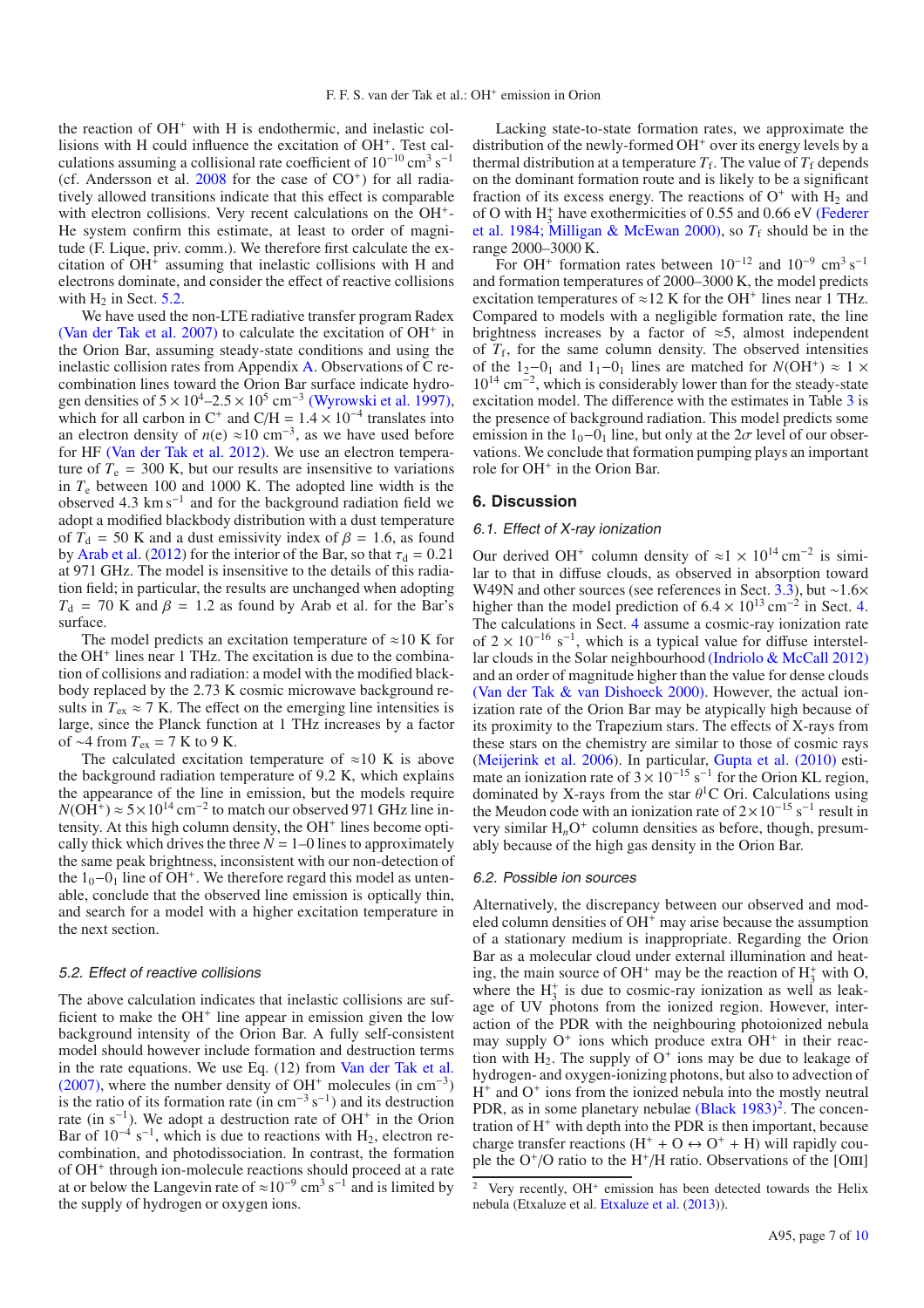<sup>88</sup> μm line toward the Orion Bar with *Herschel*/PACS show that ionized oxygen is widespread in the region (C. Joblin & J. Goicoechea, priv. comm.); the emission extends well into the mostly-neutral gas traced by the [OI] 63  $\mu$ m line (M. Gerin, priv. comm.), making the  $O^+$  + H<sub>2</sub> channel a likely source of  $OH^+$  at low depths. Detailed comparison of the optical and near-IR (forbidden and/or permitted) lines of O and  $\overline{O}^+$  would be a stronger test of this scenario [\(Walmsley et al. 2000](#page-10-30); [Mesa-Delgado et al.](#page-10-31)  $2011$ [\).](http://adsabs.harvard.edu/abs/2000A&A...364..301W,2011MNRAS.417..420M) In addition, simulations of the full molecular + atomic + ioni[zed](#page-9-36) [gas](#page-9-36) [in](#page-9-36) [the](#page-9-36) [Orion](#page-9-36) [PDR](#page-9-36) [with](#page-9-36) [the](#page-9-36) [Cloudy](#page-9-36) [program](#page-9-36) (Ferland et al. [2013](#page-9-36)[\)](http://adsabs.harvard.edu/abs/2013RMxAA..49..137F) would be useful to constrain the role of possible ion sources in the Orion Bar.

#### 6.3. Radiative pumping

Besides changing the chemistry of  $OH<sup>+</sup>$ , the strong infrared and ultraviolet radiation fields in the Orion Bar may change its excitation. Section [5.1](#page-6-3) already showed that far-infrared continuum radiation raises the  $OH<sup>+</sup>$  excitation temperature significantly above the level due to inelastic collisions alone. In addition, midinfrared pumping through the  $v = 1-0$  band at 3.38  $\mu$ m may contribute if the radiative excitation rate of  $OH<sup>+</sup>$  in the Bar exceeds the collisional excitation rate by electrons, which is  $n(e) \times C_{lu}$  $10 \text{ cm}^{-3} \times 6 \times 10^{-7} \text{ cm}^3 \text{ s}^{-1} = 6 \times 10^{-6} \text{ s}^{-1}$ . The radiative rate is  $B_{\text{lu}}U_{\text{rad}}$ , the Einstein absorption coefficient times the radiative energy density, which is approximately  $A_{\text{vib}} \epsilon f / (e^{(h\nu/(kT_d))} - 1)$ , where  $\epsilon$  is the dust emissivity, *f* the dust filling factor,  $A_{\text{vib}}$ the spontaneous decay rate of 265 s<sup>-1</sup>, and  $T<sub>d</sub>$  the dust temperature. For the Orion Bar, the filling factor should be close to unity, and for the emissivity we assume 1 at the short wavelength of the fundamental vibrational band of OH<sup>+</sup>. Equating the radiative rate to the electron collision rate indicates a minimum temperature of  $\approx$  240 K, which is reasonable for the gas at the Bar's surface, but too much for the dust, as the PACS and SPIRE data show [\(Arab et al. 2012](#page-9-12)). Only PAHs and small grains would reach such high temperatures, but with very low opacities, even though the OH<sup>+</sup> vibrational fundamental is close to the PAH 3.3  $\mu$ m and aliphatic 3.4  $\mu$ m emission features.

Besides continuum radiation from dust in the Bar itself, pumping by infrared starlight from the Trapezium may influence the excitation of OH<sup>+</sup>. The brightest of these stars is  $\theta$ <sup>1</sup>C Ori, which is 127" [away from our observing position](#page-10-32) (Van Leeuwen [2007](#page-10-32)[\).](http://adsabs.harvard.edu/abs/2007A&A...474..653V) If both objects lie at the same distance from the Sun, the stellar continuum flux at the Orion Bar is 2.96 million times stronger than at the Earth. The stellar temperature of 37000 K implies a radiative intensity of 0.2 Jy/nsr or  $2 \times$  $10^{-15}$  erg s<sup>-1</sup> cm<sup>-2</sup> Hz<sup>-1</sup> sr<sup>-1</sup>. Setting this equal to the Planck function at a radiation temperature  $T_R$ , we obtain  $T_R = 185 \text{ K}$ at  $\lambda = 3.38 \mu$ m. The corresponding pumping rate in the OH<sup>+</sup> vibrational fundamental is of order  $A_{vib}/(exp(hv/kT_R) - 1)$  =  $5.7 \times 10^{-8}$  s<sup>-1</sup>, which is much less than the collisional excitation rate by electrons.

While infrared pumping does not seem play a role for  $OH<sup>+</sup>$  in the Orion Bar, the absorption rate through electronic transitions in the near ultraviolet is rather higher. The radiative intensity of  $\theta$ <sup>1</sup>C Ori at the wavelength of the A<sup>3</sup> $\Pi$ <sub>*i*</sub> −  $X$ <sup>3</sup> $\Sigma$ <sup>-</sup> *v* = 0–0 band of OH<sup>+</sup> at 27 949 cm<sup>-1</sup> (3577 Å) is ≈1.8 Jy/nsr. The A-value for this band is  $8.01 \times 10^5$  s<sup>-1</sup> [\(de Almeida & Singh 198](#page-9-37)[1\),](http://adsabs.harvard.edu/abs/1981A&A....95..383D) so that the absorption rate in this band alone is  $\approx 3.3 \times 10^{-6}$  s<sup>-1</sup>, which is only slightly less than the collisional excitation rate.

#### 6.4. Comparison with extragalactic systems

The Orion Bar is the first and so far only position within our Galaxy where lines of  $OH<sup>+</sup>$  appear purely in emission, although a mi[x of emission and absorption is seen in W3 IRS5 \(](#page-9-10)Benz et al. [2010](#page-9-10)) and NGC 3603 (Makai et al., in prep.) and possibly many more star-forming regions. Detections of extragalactic OH<sup>+</sup> and H<sub>2</sub>O<sup>+</sup> emission have been made with *Herschel*-SPIRE by [Van der Werf et al.](#page-10-9) [\(2010](#page-10-9)[\)](http://adsabs.harvard.edu/abs/2010A&A...518L..42V) toward the active nucleus of the galaxy Mrk 231, with *Herschel*-PACS toward the ultraluminous merger Arp 220 by [Rangwala et al.](#page-10-33) [\(201](#page-10-33)[1\)](http://adsabs.harvard.edu/abs/2011ApJ...743...94R) and with *Herschel*-SPIRE toward the Seyfert nucleus NGC 1068 by [Spinoglio et al.](#page-10-34) [\(2012](#page-10-34)[\).](http://adsabs.harvard.edu/abs/2012ApJ...758..108S) In addition, detections of extragalactic  $H_nO^+$  absorption exist toward M 82 using HIFI [\(Weiß et al. 2010](#page-10-5)[\)](http://adsabs.harvard.edu/abs/2010A&A...521L...1W) and SPIRE [\(Kamenetzky et al. 2012](#page-9-38)[\).](http://adsabs.harvard.edu/abs/2012ApJ...753...70K) Recently, PACS observations of excited OH<sup>+</sup>, H<sub>2</sub>O<sup>+</sup> and H<sub>3</sub>O<sup>+</sup> toward NGC 4418 and Arp. 220 have been discussed by [González-Alfonso et al.](#page-9-39) [\(2013](#page-9-39)[\).](http://adsabs.harvard.edu/abs/2013A&A...550A..25G) The Orion Bar is special in our Galaxy for its large column density of warm, mostly-atomic gas and its weak far-infrared continuum; we suspect that extragalactic nuclei where  $H_nO^+$  lines appear in emission have similar conditions. In addition, supernova remnants may contribute, as the recent detection of  $OH<sup>+</sup>$  emission towards the Crab nebula suggests [\(Barlow et al. 2013\)](#page-9-40).

#### **7. Conclusions**

We have presented maps and spectra of  $OH<sup>+</sup>$  line emission toward the Orion Bar, and limits on lines of  $H_2O^+$  and  $H_3O^+$ . The OH<sup>+</sup> line emission is extended over ∼1' (=25 000 AU = 0.12 pc) and traces the Bar itself as well as the southern tip of the Orion Ridge. Analysis of the chemistry and the excitation of OH<sup>+</sup> suggests an origin of the emission at a depth of  $A_V = 0.3{\text{-}}0.5$ , similar to CH<sup>+</sup> and SH<sup>+</sup>. The OH<sup>+</sup> column density of ≈1.0×10<sup>14</sup> cm<sup>-2</sup>, derived using a non-LTE model including both inelastic and reactive collisions and radiative pumping, is similar to that in previous absorption line studies, while our limits on the  $OH^+/H_2O^+$  and  $OH^+/H_3O^+$  ratios are higher than seen before.

Non-LTE models of the excitation of  $OH<sup>+</sup>$  show that the unusual appearance of the  $OH<sup>+</sup>$  lines in emission is the combined result of inelastic collisions, far-infrared radiative pumping by dust, and chemical pumping through the  $O^+ + H_2$  and  $O + H_3^+$  channels. The same conditions may apply to extragalactic sources of  $H_nO^+$  line emission. In the future, highresolution maps of Galactic and extragalactic OH<sup>+</sup> line emission with ALMA will shed further light on the chemistry of this reactive ionic species.

Our observed  $H_nO^+$  column densities are qualitatively reproduced by a model of the Orion Bar (using the Meudon PDR code) using a radiation field of  $\chi = 10^4 \chi_0$  and a pressure of  $P = 10^8$  K cm<sup>-3</sup> as suggested by previous observations. Analysis of the main formation and destruction paths of the ions indicates that our high  $OH^+/H_2O^+$  and  $OH^+/H_3O^+$  ratios are due to the high UV radiation field and electron density in the Orion Bar. Destruction of  $OH<sup>+</sup>$  and  $H<sub>2</sub>O<sup>+</sup>$  by photodissociation and electron recombination limits the formation of  $H_2O^+$  and  $H_3O^+$ . In addition, the low molecular fraction at the PDR surface limits the production of  $H_2O^+$  and  $H_3O^+$ .

Quantitatively, the Meudon PDR models underpredict the absolute OH<sup>+</sup> column density by a factor of ∼1.6. To match the observed line intensity with an  $OH<sup>+</sup>$  column density similar to that in the PDR model, the electron density would have to be ≈100 cm<sup>−</sup>3, which is much higher than the PDR model predicts at the depth where the  $H_nO^+$  ions are abundant, as seen in Fig. 10 of [Nagy et al.](#page-10-18) [\(2013](#page-10-18)[\).](http://adsabs.harvard.edu/abs/2013A&A...550A..96N) However, raising the pressure in the PDR model by  $\approx$ 50% would increase the predicted *N*(OH<sup>+</sup>) to the value suggested by the non-LTE models. Such an increase is consistent with the  $CH^+$  and  $SH^+$  observations, and is also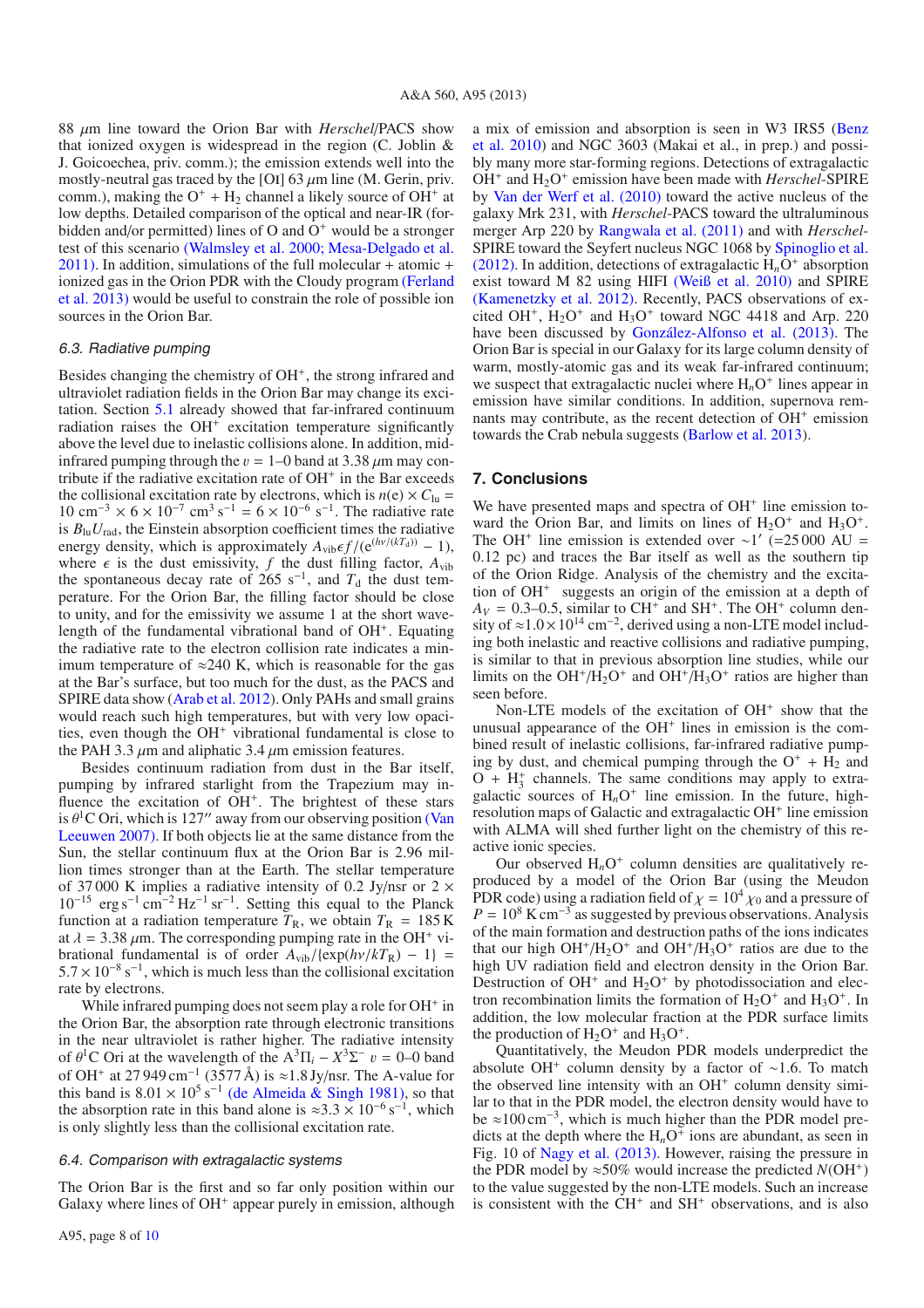suggested by observations of high-*J* CO lines with PACS (Joblin et al., in prep.). Furthermore, the Meudon PDR model uses a scaling of the average interstellar radiation field, while realistic models should use direct observations of the dominant hot star  $\theta$ <sup>1</sup>C Ori for the H-ionizing part of the spectrum and the wavelength range where OH photoionization occurs, which could contribute significantly to the formation of OH<sup>+</sup>.

*Acknowledgements.* The authors thank Sébastien Bardeau and Jérôme Pety (IRAM) for help with the data reduction, Franck le Petit (Paris-Meudon) for assistance with the PDR model calculations, Arturo Rodríguez-Franco (Madrid) for sending his CN map in electronic form, Xander Tielens (Leiden) for useful discussions, Inga Kamp (Groningen) for a careful reading of the manuscript, Christine Joblin (Toulouse) & Javier Goecoechea (Madrid) for sharing their PACS observations of the [OIII] line, and the referee for a useful report. AF acknowledges support by the Agence Nationale de la Recherche (ANR-HYDRIDES), contract ANR-12-BS05-0011-01. HIFI has been designed and built by a consortium of institutes and university departments from across Europe, Canada and the US under the leadership of SRON Netherlands Institute for Space Research, Groningen, The Netherlands with major contributions from Germany, France and the US. Consortium members are: Canada: CSA, U.Waterloo; France: CESR, LAB, LERMA, IRAM; Germany: KOSMA, MPIfR, MPS; Ireland, NUI Maynooth; Italy: ASI, IFSI-INAF, Arcetri-INAF; Netherlands: SRON, TUD; Poland: CAMK, CBK; Spain: Observatorio Astronómico Nacional (IGN), Centro de Astrobiología (CSIC-INTA); Sweden: Chalmers University of Technology – MC2, RSS & GARD, Onsala Space Observatory, Swedish National Space Board, Stockholm University – Stockholm Observatory; Switzerland: ETH Zürich, FHNW; USA: Caltech, JPL, NHSC.

## <span id="page-9-30"></span>**Appendix A: Inelastic collision rates for the OH**+**–e**<sup>−</sup> **system**

The electronic ground state symmetry of the radical OH<sup>+</sup> is <sup>3</sup>Σ<sup>−</sup>. Each rotational level *N* is therefore split by the spin-rotation coupling between *N* and the electronic spin  $S = 1$  so that each rotational level *N* has two sub-levels given by  $j = N \pm 1$ . In addition, owing to the non-zero nuclear spin of the hydrogen atom  $(I = 1/2)$ , each fine-structure level is further split into 2 hyperfine levels  $F = j \pm 1/2$ . The rotational constant of  $OH<sup>+</sup>$  is 492.26 GHz. The fine-structure splitting is of the order of 60–90 GHz while the hyperfine splitting is less than 0.3 GHz. The dipole moment of OH<sup>+</sup> is 2.26 D [\(Werner et al. 198](#page-10-35)[3\).](http://adsabs.harvard.edu/abs/1983JChPh..79..905W)

Electron-impact hyperfine excitation rate coefficients for OH<sup>+</sup> were computed using a three-step procedure: i) rotational excitation rate coefficients for the dipolar  $(\Delta N = 1)$  transitions were first computed within the Coulomb-Born approximation; ii) fine-structure excitation rate coefficients were then obtained from the Coulomb-Born rotational rates using the (scaled) infinite-order-sudden (IOS) approximation; and iii) hyperfine excitation rate coefficients were finally obtained using the socalled "statistical" or "proportional" approach. The Coulomb-Born approximation [\(Chu & Dalgarno 197](#page-9-41)[4\)](http://adsabs.harvard.edu/abs/1974PhRvA..10..788C) is expected to be accurate for polar molecules with dipoles in excess of ∼2 D because the dipolar cross sections are entirely dominated by longrange effects and cross sections for transitions with  $\Delta N \geq 2$ are significantly smaller [\(Faure & Tennyson 2001](#page-9-42)[\).](http://adsabs.harvard.edu/abs/2001MNRAS.325..443F) In practice, Coulomb-Born cross sections were computed for collision energies below 2 eV and rate coefficients were deduced for temperatures ranging from 10 to 2000 K. The IOS approximation was employed to derive the fine-structure rate coefficients in terms of the rotational rates for excitation out of the lowest rotational level  $N = 0$ . [This](#page-9-43) [IOS](#page-9-43) [formalism](#page-9-43) [was](#page-9-43) [first](#page-9-43) [introduced](#page-9-43) [by](#page-9-43) Corey & McCourt [\(1984](#page-9-43)[\)](http://adsabs.harvard.edu/abs/1984JChPh..81.3892C) for linear molecules with <sup>2</sup>*S*+<sup>1</sup>Σ symmetry. As the Coulomb-Born rotational rates do not strictly obey the IOS factorization formulae, however, the IOS fine-structure rate coefficients were scaled, as recommended by [Faure & Lique](#page-9-44)  $(2012;$  $(2012;$  see their Eqs.  $(8)$ ,  $(10)$  and  $(13)$ , where the quantum

number *F* should be replaced by *S* ). While in principle the IOS approximation should be also applicable to obtain the hyperfine rate coefficients of OH<sup>+</sup>, there is to our knowledge no available factorization formula for a  ${}^{3}\Sigma$  molecule. Hyperfine rate coefficients were therefore obtained from the fine-structure rates by assuming that they are proportional to the degeneracy  $(2F + 1)$ of the final hyperfine level. We note that this simple statistical approach does not account for the collisional propensity rule  $\Delta F = \Delta j$ . As shown by [Faure & Lique](#page-9-44) [\(2012](#page-9-44)[\),](http://adsabs.harvard.edu/abs/2012MNRAS.425..740F) however, at low total optical depth ( $\tau \leq 10$ ) the statistical approach is applicable because in this regime the relative populations of each hyperfine component are close to the statistical weights.

The above three-step procedure was applied to the first 49 levels of OH<sup>+</sup>, that is up to the level  $(N, j, F)$  =  $(8, 8, 17/2)$  which lies 1689 K above the ground state  $(0, 1, 1)$ 3/2), resulting in 176 collisional transitions. A typical accuracy of 30% is expected for these rate coefficients, with the largest rate coefficients being of the order of  $3 \times 10^{-6}$  cm<sup>3</sup> s<sup>-1</sup>. The rates will [be posted on the website of the LAMDA database](#page-10-36) (Schöier) et al.  $2005$ <sup>3</sup>.

### **References**

- <span id="page-9-29"></span>Allers, K. N., Jaffe, D. T., Lacy, J. H., Draine, B. T., & Richter, M. J. 2005, ApJ, 630, 368
- Andersson, S., Barinovs, G., & Nyman, G. 2008, ApJ, 678, 1042
- <span id="page-9-31"></span><span id="page-9-12"></span>Arab, H., Abergel, A., Habart, E., et al. 2012, A&A, 541, A19
- <span id="page-9-40"></span>Barlow, M. J., Swinyard, B. M., Owen, P. J., et al. 2013, Science, 342, in press
- <span id="page-9-20"></span>Batrla, W., & Wilson, T. L. 2003, A&A, 408, 231
- Benz, A. O., Bruderer, S., van Dishoeck, E. F., et al. 2010, A&A, 521, L35
- <span id="page-9-10"></span>Bergin, E. A., & Tafalla, M. 2007, ARA&A, 45, 339
- <span id="page-9-8"></span><span id="page-9-1"></span>Bergin, E. A., Phillips, T. G., Comito, C., et al. 2010, A&A, 521, L20
- Black, J. H. 1983, in Planetary Nebulae, ed. D. R. Flower, IAU Symp., 103, 91
- <span id="page-9-34"></span><span id="page-9-18"></span>Black, J. H., & van Dishoeck, E. F. 1991, ApJ, 369, L9
- Blagrave, K. P. M., & Martin, P. G. 2004, ApJ, 610, 813
- <span id="page-9-11"></span>Bruderer, S., Benz, A. O., van Dishoeck, E. F., et al. 2010, A&A, 521, L44
- <span id="page-9-23"></span>Chu, S.-I., & Dalgarno, A. 1974, Phys. Rev. A, 10, 788
- <span id="page-9-43"></span><span id="page-9-41"></span><span id="page-9-37"></span>Corey, G. C., & McCourt, F. R. 1984, J. Chem. Phys., 81, 3892
- de Almeida, A. A., & Singh, P. D. 1981, A&A, 95, 383
- De Graauw, T., Helmich, F. P., Phillips, T. G., et al. 2010, A&A, 518, L6
- Draine, B. T. 1978, ApJS, 36, 595
- <span id="page-9-44"></span><span id="page-9-42"></span><span id="page-9-35"></span><span id="page-9-28"></span><span id="page-9-9"></span>Etxaluze, M., Cernicharo, J., Goicoechea, J. R. 2013, A&A, submitted
- Faure, A., & Lique, F. 2012, MNRAS, 425, 740
- Faure, A., & Tennyson, J. 2001, MNRAS, 325, 443
- <span id="page-9-32"></span>Federer, W., Villinger, H., Howorka, F., et al. 1984, Phys. Rev. Lett., 52, 2084 Ferland, G. J., Porter, R. L., van Hoof, P. A. M., et al. 2013, Rev. Mex. Astron.
- <span id="page-9-36"></span>Astrofis., 49, 137
- Fuente, A., Rodrıguez-Franco, A., Garcıa-Burillo, S., Martın-Pintado, J., & Black, J. H. 2003, A&A, 406, 899
- <span id="page-9-26"></span><span id="page-9-15"></span><span id="page-9-4"></span>Gerin, M., de Luca, M., Black, J., et al. 2010, A&A, 518, L110
- Goicoechea, J. R., & Le Bourlot, J. 2007, A&A, 467, 1
- Goicoechea, J. R., Joblin, C., Contursi, A., et al. 2011, A&A, 530, L16
- <span id="page-9-39"></span><span id="page-9-17"></span>González-Alfonso, E., Fischer, J., Bruderer, S., et al. 2013, A&A, 550, A25
- <span id="page-9-27"></span>González-García, M., Le Bourlot, J., Le Petit, F., & Roueff, E. 2008, A&A, 485, 127
- <span id="page-9-24"></span>Gupta, H., Rimmer, P., Pearson, J. C., et al. 2010, A&A, 521, L47
- Harrison, S., Faure, A., & Tennyson, J. 2013, MNRAS, 435, 3541
- <span id="page-9-45"></span><span id="page-9-19"></span><span id="page-9-3"></span>Herzberg, G., & Lew, H. 1974, A&A, 31, 123
- <span id="page-9-7"></span>Hirota, T., Bushimata, T., Choi, Y. K., et al. 2007, PASJ, 59, 897
- Hogerheijde, M. R., Jansen, D. J., & van Dishoeck, E. F. 1995, A&A, 294, 792
- <span id="page-9-13"></span><span id="page-9-6"></span>Hollenbach, D., Kaufman, M. J., Neufeld, D., Wolfire, M., & Goicoechea, J. R. 2012, ApJ, 754, 105
- Houde, M., Dowell, C. D., Hildebrand, R. H., et al. 2004, ApJ, 604, 717
- <span id="page-9-33"></span><span id="page-9-2"></span>Indriolo, N., & McCall, B. J. 2012, ApJ, 745, 91
- <span id="page-9-21"></span>Indriolo, N., Neufeld, D. A., Gerin, M., et al. 2012, ApJ, 758, 83
- Kamenetzky, J., Glenn, J., Rangwala, N., et al. 2012, ApJ, 753, 70
- <span id="page-9-38"></span>Krełowski, J., Beletsky, Y., & Galazutdinov, G. A. 2010, ApJ, 719, L20
- <span id="page-9-25"></span><span id="page-9-5"></span><span id="page-9-0"></span>Larsson, M., Geppert, W. D., & Nyman, G. 2012, Rep. Prog. Phys., 75, 066901
- Le Petit, F., Nehmé, C., Le Bourlot, J., & Roueff, E. 2006, ApJS, 164, 506
- <span id="page-9-14"></span>Leurini, S., Rolffs, R., Thorwirth, S., et al. 2006, A&A, 454, L47
- <span id="page-9-16"></span>Lis, D. C., & Schilke, P. 2003, ApJ, 597, L145

<sup>3</sup> <http://home.strw.leidenuniv.nl/~moldata/>

<span id="page-9-22"></span>López-Sepulcre, A., Kama, M., Ceccarelli, C., et al. 2013, A&A, 549, A114